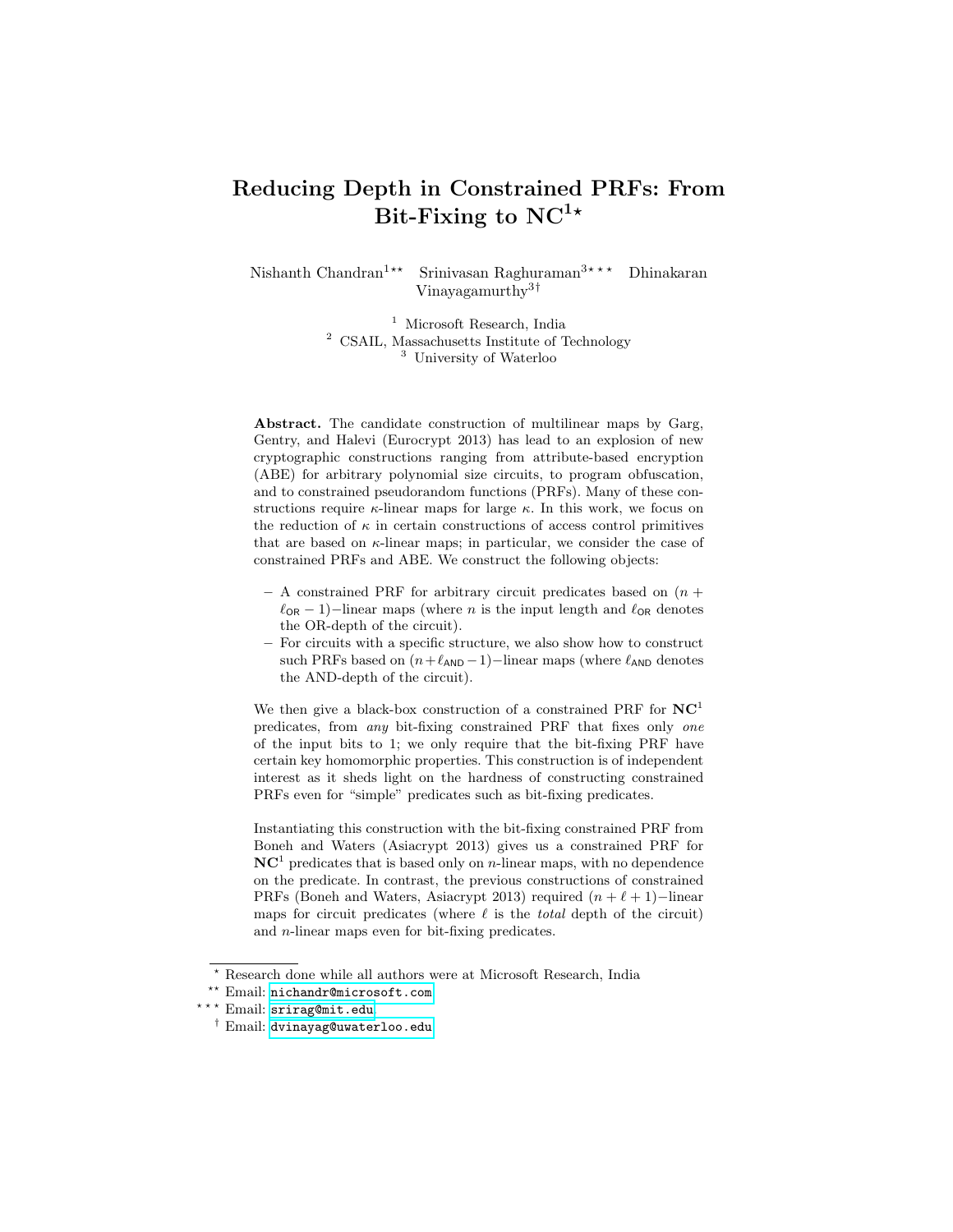We also show how to extend our techniques to obtain a similar improvement in the case of ABE and construct ABE for arbitrary circuits based on  $(\ell_{OR} + 1)$ −linear (respectively  $(\ell_{AND} + 1)$ −linear) maps.

# 1 Introduction

The breakthrough work on multilinear maps [\[GGH13a\]](#page-26-0) has found tremendous applications in various areas of cryptography. It has lead to attribute-based encryption (ABE) for all polynomial size circuits  $[GGH^+13c]$  $[GGH^+13c]$ , indistinguishability obfuscation and functional encryption for general circuits [\[GGH](#page-26-2)+13b], constrained pseudorandom functions [\[BW13\]](#page-25-0), and so on. Many of these constructions require  $\kappa$ -linear maps for large  $\kappa$ . Larger  $\kappa$  leads to more inefficient schemes and stronger hardness assumptions. In this work, we are interested in exploring the reduction of  $\kappa$  in such constructions – specifically, we consider the case of constrained PRFs and ABE.

Constrained Pseudorandom Functions. A pseudorandom function (PRF) is a keyed function,  $F_k(x)$ , that is computationally indistinguishable from a truly random function, even to an adversary who has oracle access to the function (but has no knowledge about the key  $k$ ). Constrained PRFs (introduced in  $[BW13, BGI14, KPTZ13]$  $[BW13, BGI14, KPTZ13]$ , allow the owner of k to give out a constrained key  $k_f$ , for a predicate f, such that any user who has  $k_f$  can evaluate  $F_k(x)$  iff  $f(x) = 1$ . The security requirement on all points x, such that  $f(x) = 0$  is the same as that of standard PRFs.

Boneh and Waters [\[BW13\]](#page-25-0) show how to construct constrained PRFs for bit-fixing predicates using an  $n-$ linear map (where n is the input length to the PRF), and also how to construct constrained PRFs for arbitrary circuit predicates using an  $(n+\ell+1)$ −linear map (where  $\ell$  is the total depth of the circuit predicate). Constrained PRFs can be used to construct broadcast encryption with small ciphertext length, identity-based key exchange, and policy-based key distribution.

Attribute Based Encryption. Attribute based encryption (ABE) [\[SW05\]](#page-26-4) allows a more fine-grained access policy to be embedded into public-key encryption. In more detail, in ABE schemes, there is a master authority who owns sk and publishes public parameters as well as a relation  $R(x, y)$ . A user who encrypts a message  $m$ , creates a ciphertext under some string  $x$  (that can specify some policy), to obtain  $\mathsf{Enc}_{pk}(m, x)$ . The master authority can give a user a secret key sky. Now, this user can use sky to decrypt  $\mathsf{Enc}_{pk}(m, x)$  and obtain m iff  $R(x, y) = 1$ ; otherwise, the user obtains no information about m. ABE, for the class of relations  $R \in \mathbb{NC}^1$  can be constructed based on bilinear maps [\[GPSW06\]](#page-26-5). Recently, the work of [\[GGH](#page-26-1)<sup>+</sup>13c] shows how to construct ABE for arbitrary circuits based on  $(\ell + 1)$ −linear maps (where  $\ell$  is the depth of the relation R when expressed as a boolean circuit), while [\[GVW13\]](#page-26-6) also show how to construct ABE for arbitrary circuits based on the Learning with Errors (LWE) hardness problem.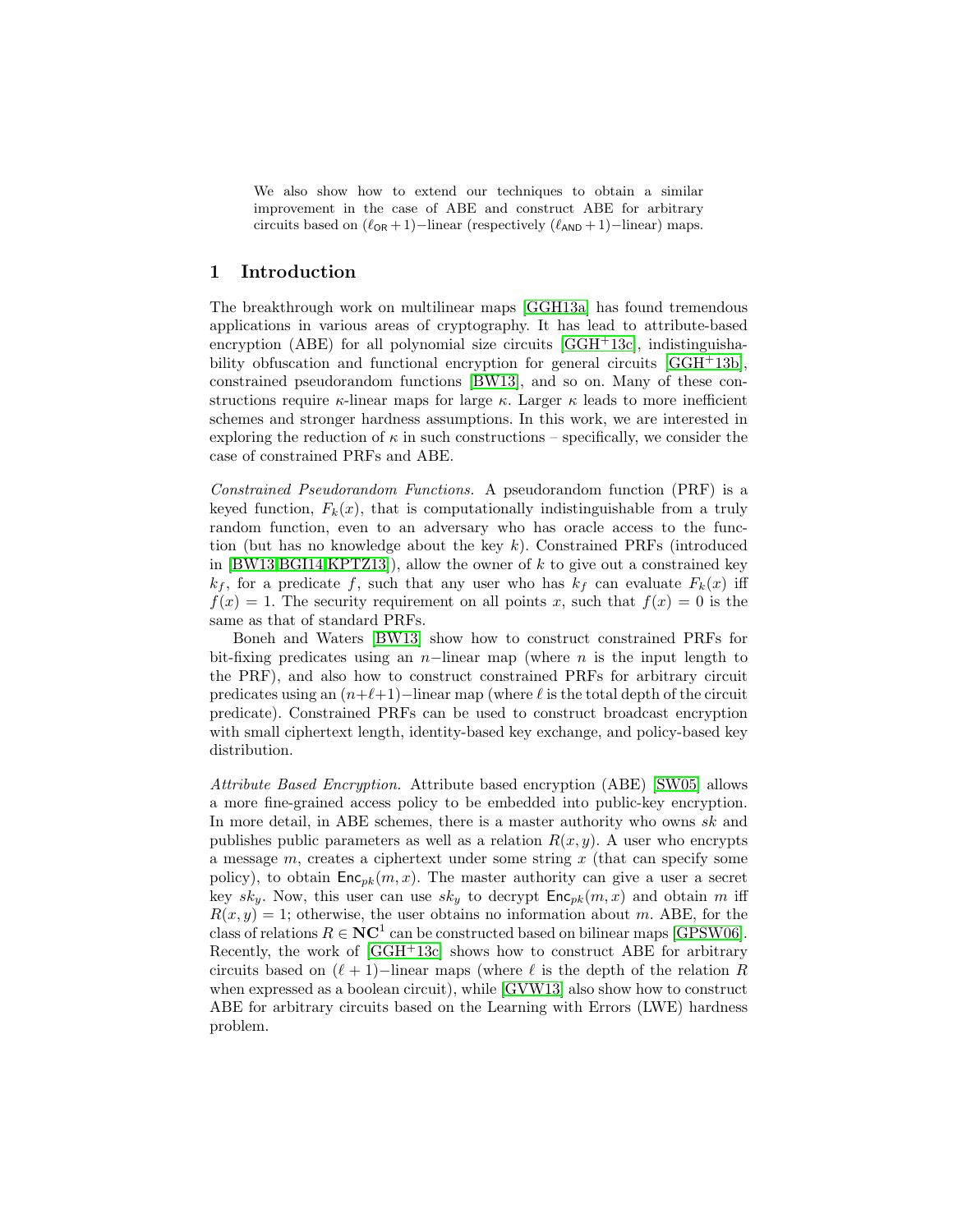## 1.1 Our Results

In this work, we show the following results:

- We construct constrained PRFs for arbitrary circuit predicates using an  $(n + \ell_{OR} - 1)$ −linear map, where *n* is the input length to the PRF and  $\ell_{OR}$  denotes the OR-depth of the constraint f when expressed as a boolean circuit (informally, the OR-depth of a circuit is defined to be the maximum number of OR gates from input wires to the output wire along any path in the circuit). We believe that the reduction in linearity is important even in cases when it is not an asymptotic improvement as lower linearity results in a weaker hardness assumption.
- Next, we construct constrained PRFs for circuit predicates using an  $(n +$  $\ell_{AND} - 1$ )–linear map, where  $\ell_{AND}$  denotes the AND-depth of the constraint  $f$  (informally, the AND-depth of a circuit is defined to be the maximum number of AND gates from input wires to the output wire along any path in the circuit). Although in this construction, we require the circuit to be of a specific structure, we show that for several circuits, our construction reduces the number of levels of multilinear map needed.
- Then, we show (in a black-box manner) how to convert any bit-fixing constrained PRF that fixes only *one* bit<sup>[4](#page-2-0)</sup> to 1 into a constrained PRF for  $NC<sup>1</sup>$ circuits; we only require that the bit-fixing PRF have certain additive keyhomomorphic properties. We believe this construction to be of independent interest as the only known (non-trivial) constructions of constrained PRFs are based on multilinear maps.
	- By instantiating this construction with the bit-fixing constrained PRF of Boneh and Waters [\[BW13\]](#page-25-0), we obtain a constrained PRF for all predicates  $f \in NC<sup>1</sup>$  using an n-linear map. In particular, the number of levels in our construction has no dependence on f.
- Finally, we show how to extend our techniques to construct ABE schemes from lesser levels of multi-linear maps.

Similar to  $|BW13|$ , all our constructions are based on the  $\kappa$ -Multilinear Decisional Diffie-Hellman  $(\kappa\text{-MDDH})$  assumption and achieve selective security (i.e., the adversary must commit to the challenge query at the beginning of the security game); as in [\[BW13\]](#page-25-0), we can achieve standard security via complexity leveraging. We remark that our techniques can be extended to the constructions of verifiable constrained PRFs [\[Fuc14,](#page-26-7)[CRV14\]](#page-25-2), thereby leading to a similar lowering of  $\kappa$ .

Other related works. The work of [\[FKPR14\]](#page-25-3) considers the prefix-fixing constrained PRF from the classical GGM construction [\[GGM86\]](#page-26-8), and shows how to avoid an exponential (in  $n$ ) loss in security when going from selective security to adaptive security. Their work also shows that any "simple"' reduction,

<span id="page-2-0"></span><sup>4</sup> By symmetry, we can also start with a bit-fixing constrained PRF that fixes only one bit to 0.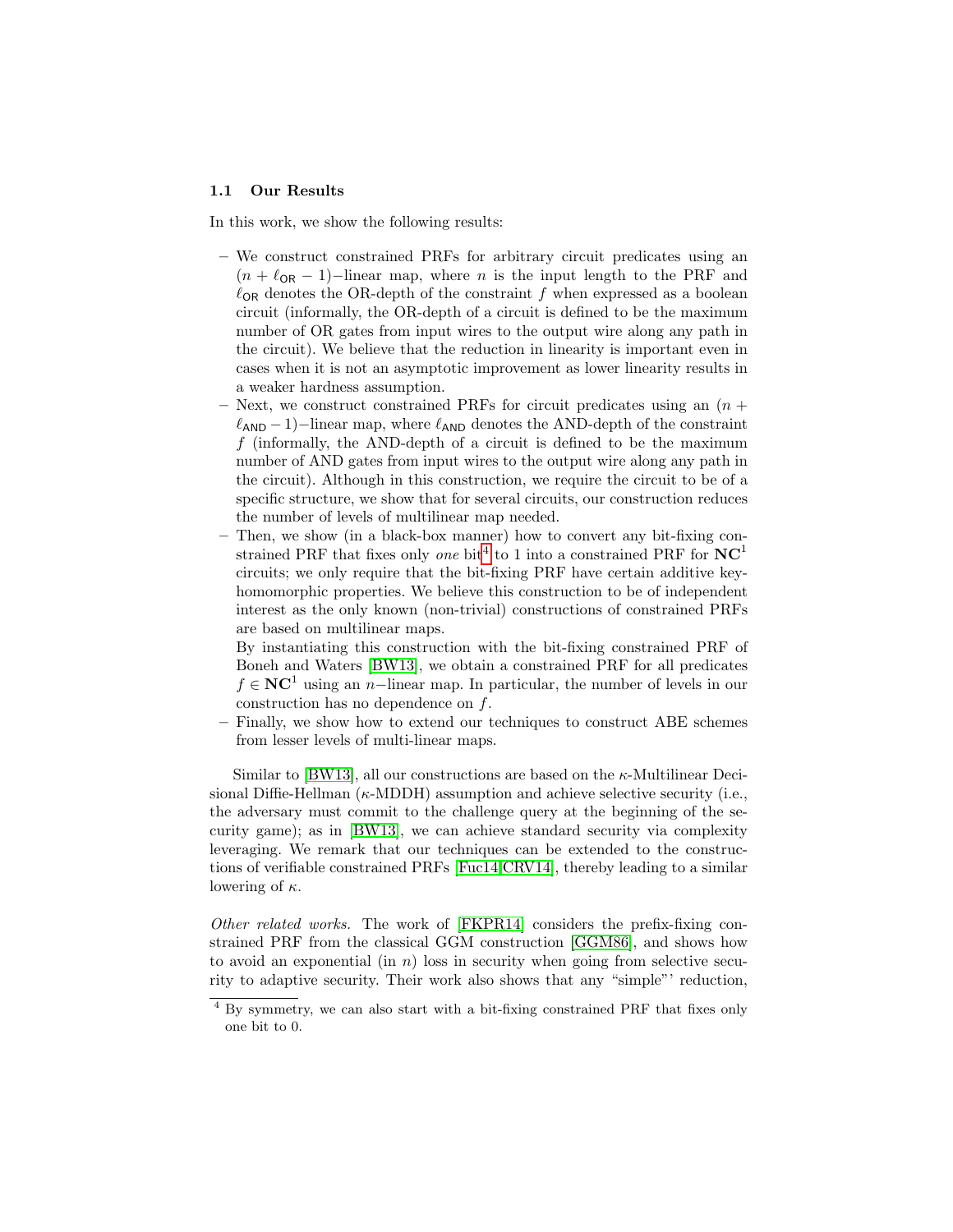that proves full security of the bit-fixing constrained PRF of [\[BW13\]](#page-25-0), from a non-interactive hardness assumption, must incur an exponential security loss. The work of [\[HKKW14\]](#page-26-9) shows how to construct adaptively secure constrained PRFs for circuits from indistinguishability obfuscation in the random oracle model. More recently, key-homomorphic constrained PRFs were constructed in [\[BV15,](#page-25-4)[BFP](#page-25-5)<sup>+</sup>15]. Similar to us, Banerjee *et al.* [\[BFP](#page-25-5)<sup>+</sup>15] also observe that [\[BW13\]](#page-25-0) is "key-homomorphic".

Security of multilinear maps. After the initial work of Garg et al. [\[GGH13a\]](#page-26-0), Coron, Lepoint and Tibouchi proposed a multilinear maps construction over the integers [\[CLT13\]](#page-25-6) also based on ideal lattices. But, Cheon, Han, Lee, Ryu and Stehlé  $\lbrack \text{CHL+15} \rbrack$  proposed an attack which completely broke the CLT scheme by recovering the secret parameters of the scheme in polynomial time. Coron et al. [\[CLT15\]](#page-25-8) proposed another candidate construction. This was broken recently by Cheon et al. [\[CLR15\]](#page-25-9) and Minaud et al. [\[MF15\]](#page-26-10). Hu and Jia [\[HJ15\]](#page-26-11) also recently showed that the  $\kappa$ -MDDH assumption in [\[GGH13a\]](#page-26-0) does not hold when encodings of zero are provided. Independent of these, Gentry, Gorbunov and Halevi [\[GGH15\]](#page-26-12) proposed a multilinear maps construction based on random lattices but with the map defined with respect to a directed acyclic graph.

We do not rely on the security of any specific multilinear maps scheme. Since we do not give low-level encodings of zero in our construction, any scheme  $[GGH13a, CLT13, CLT15]$  $[GGH13a, CLT13, CLT15]$  which is secure under the  $\kappa$ -MDDH assumption can be used to instantiate our constructions.

#### 1.2 Our Techniques

Our starting point is the constrained PRF construction of [\[BW13\]](#page-25-0) for arbitrary circuit predicates. We first view this construction differently as follows. Let the PRF in [\[BW13\]](#page-25-0) be denoted by  $\mathsf{PRF}_{n+\ell}(u, x)$ , where u is the key of the PRF, x, an n-bit string, is the input to the PRF, and  $\text{PRF}_{n+\ell}$  denotes that the PRF output is at the  $(n+\ell)$ −level of the multilinear map (where  $\ell$  denotes the depth of the constraint f). Now, in order to give out a constrained key for  $f$ , we first pick a random value  $r_w$  for every wire w in the circuit. Let j denote the depth of this wire in the circuit. Now, for a given x such that  $f(x) = 1$ , the idea is to give a key that will enable the user to compute  $\mathsf{PRF}_{n+j}(r_w, x)$  for all wires w in the circuit that evaluate to 1 on  $x$ . Doing this inductively will allow the compution of  $PRF_{n+\ell}(u, x)$ . Let w be an output to some gate in the circuit and let  $A(w), B(w)$ be the input wires corresponding to this gate. If this gate is an AND (respectively OR) gate, we give a key, that will allow a user to compute  $\mathsf{PRF}_{n+j}(r_w, x)$  from the values  $\mathsf{PRF}_{n+j-1}(r_{A(w)}, x)$  AND (respectively OR)  $\mathsf{PRF}_{n+j-1}(r_{B(w)}, x)$ .

Free AND construction. Our first observation is that for AND gates, one must be able to compute the PRF value corresponding to  $w$  wire iff one has the PRF values corresponding to *both*  $A(w)$  and  $B(w)$ . Now, suppose the PRF under consideration is "additively homomorphic" in some sense. Then, we observe that given  $\mathsf{PRF}_{n+j-1}(r_{A(w)}, x)$  and  $\mathsf{PRF}_{n+j-1}(r_{B(w)}, x)$ , one can compute  $\mathsf{PRF}_{n+j-1}(r_w, x)$ ,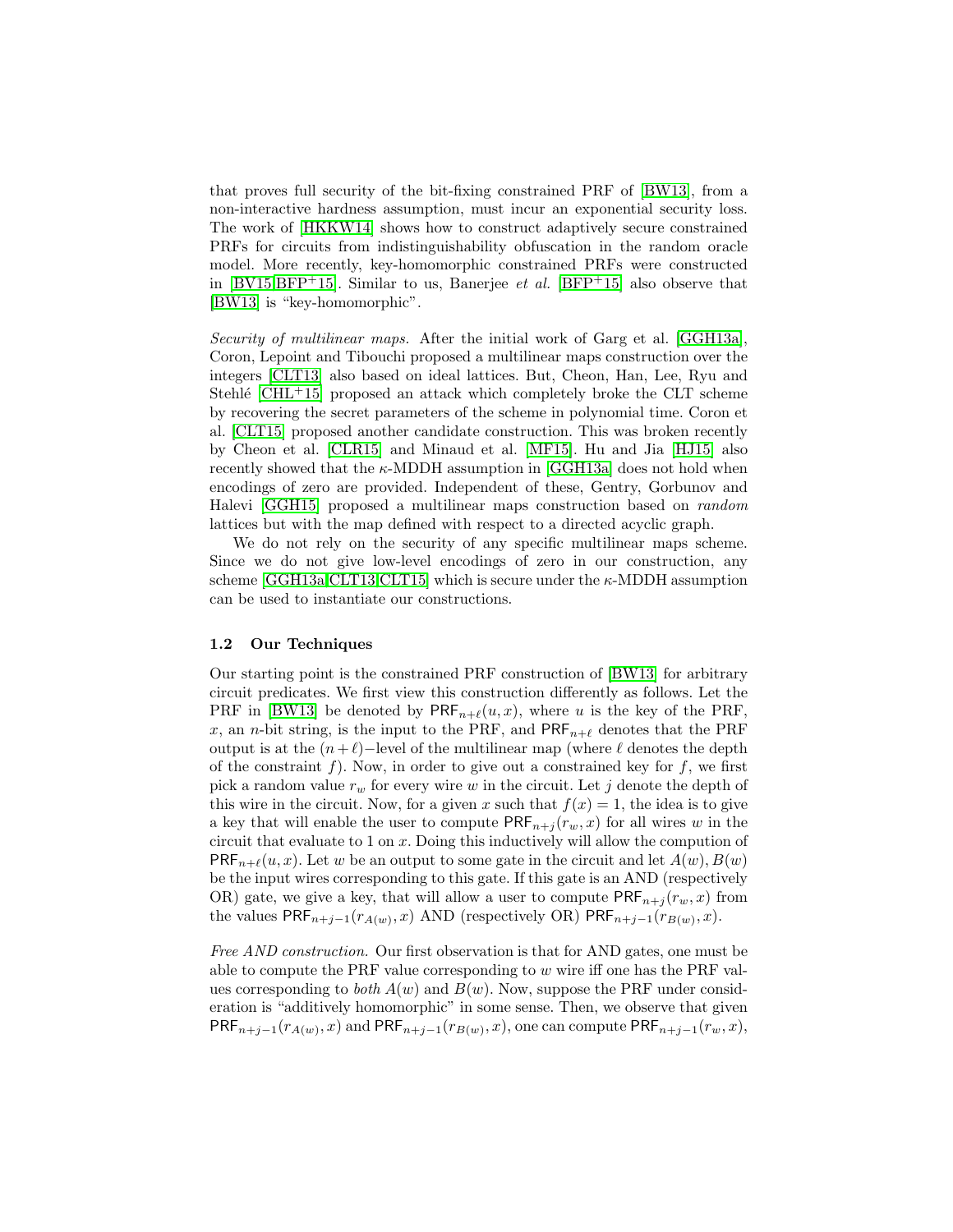without the need for additional keys and without jumping a level in the multilinear map as long as we set  $r_{A(w)}$  and  $r_{B(w)}$  to be random additive shares of  $r_w$ . Now, this ensures that AND gates are "free" in the circuit. The OR gates are handled exactly as in the case of [\[BW13\]](#page-25-0). This leads to a construction that only makes use of a  $(n + \ell_{OR} - 1)$ −linear map.

While this is the main change made to the construction, the proof of security now requires attention. At a very high level, [\[BW13\]](#page-25-0) could embed a part of the "hard problem" from the hardness assumption at every layer of the circuit as they give out keys for all gates in the circuits. In our case, we do not have that luxury. In particular, since we do not give any keys for AND gates, the structure of the hard problem may be distorted after multiple evaluations of AND gates. In order to overcome this, we must carefully give out the keys at OR levels to "reset" the problem to be of our preferred form. This enables us to then prove security.

Free OR construction. Now, suppose we turn our attention towards the OR gates alone. Note, that one must be able to compute the PRF value corresponding to wire w iff one has the PRF values corresponding to *either*  $A(w)$  or  $B(w)$ . Now, suppose we set  $r_w = r_{A(w)} = r_{B(w)}$ , then this enables the computation of PRF<sub>n+j−1</sub>( $r_w$ , x) from either PRF<sub>n+j−1</sub>( $r_{A(w)}$ , x) or PRF<sub>n+j−1</sub>( $r_{B(w)}$ , x), without the need for additional keys and without jumping a level in the multilinear map. However, doing this naïvely would lead to a similar "backtracking" attack" as the attack described by [\[GGH](#page-26-1)+13c] in the context of ABE. In more detail, note that if  $A(w) = 0$  and  $B(w) = 1$ , one can indeed (rightly) compute  $\mathsf{PRF}_{n+j-1}(r_w, x)$  from  $\mathsf{PRF}_{n+j-1}(r_{B(w)}, x)$  as both  $B(w)$  and w are 1. However, this also enables the (unauthorized) computation of  $\mathsf{PRF}_{n+j-1}(r_{A(w)},x)$ , and if this wire had a fan-out greater than 1, this would lead to an attack on the security of the PRF. Here, we show that if the circuit had a specific structure, then such a construction can still be made to work. We show that several circuits can be converted to this form (with a polynomial blowup) that results in a reduction in the number of multilinear levels needed. We remark that for the construction (and proof) to succeed, one must carefully select the random key values on the circuit for the constrained key , starting backwards, from the output wire in the circuit.

 $NC<sup>1</sup>$  construction. While we obtain our construction of constrained PRF for  $NC<sup>1</sup>$  circuits by combining the above two techniques, we note that the proof of security is tricky and requires the simulator to carefully set the random keys in the simulation. In particular, let  $x^*$  be the challenge input to the PRF. Now, suppose, the simulator must give out a constrained key for a circuit  $f$  such that  $f(x^*) = 0$ . The simulator must choose all the random keys of the PRFs on each wire in such a way that for all wires that evaluate to 1 on  $x^*$ , the key is either chosen randomly by the simulator or can be computed from values that are chosen randomly by the simulator. We show that this can be indeed done by the simulator, thus resulting in the proof of security.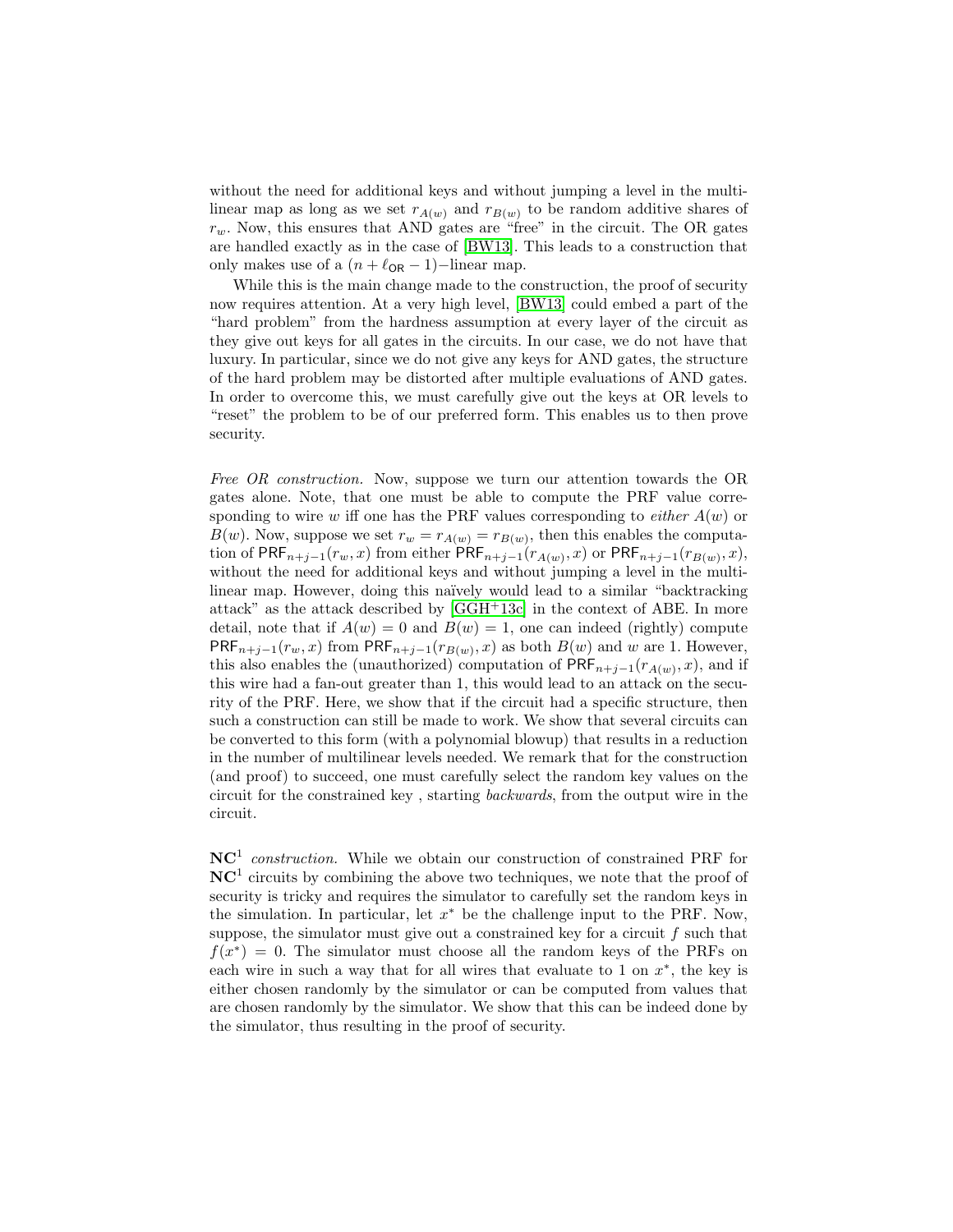We then show how to generalize this construction to obtain a constrained PRF for  $NC<sup>1</sup>$  circuits from any constrained PRF for bit-fixing predicates that fixes only one bit and has certain additively homomorphic properties. We believe this construction to be of independent interest as till date, constrained PRFs for any non-trivial predicate, are known only based on multilinear maps.

Finally, we show how to extend our Free AND/OR techniques to the case of ABE. This gives an ABE based on  $(\ell_{OR} + 1)$ −linear and  $(\ell_{AND} + 1)$ −linear maps respectively, improving upon the  $(\ell+1)$ −linear map construction of [\[GGH](#page-26-1)+13c].

## 1.3 Organization

In Section [2,](#page-5-0) we define constrained PRFs and ABE as well as state the hardness assumption that we make. We also present circuit notation that is used in the rest of the paper. In Section [3,](#page-8-0) we describe our  $(n+\ell_{OR}-1)$ −linear map construction of constrained PRF for arbitrary circuits. We outline our  $(n + \ell_{AND} - 1)$ −linear map construction in Section [4.](#page-15-0) We present our n−linear map construction of constrained PRF for  $NC<sup>1</sup>$  circuits in Section [5](#page-18-0) and the black-box construction of constrained PRF for  $NC^1$  circuits from bit-fixing constrained PRFs in Section [6.](#page-22-0) We show how to extend our results to the setting of ABE in the full version of this paper [\[CRV15\]](#page-25-10).

# <span id="page-5-0"></span>2 Preliminaries

## 2.1 Definitions

Constrained Pseudorandom Functions. A pseudorandom function (PRF)  $F : K \times$  $\mathcal{X} \to \mathcal{Y}$ , is a deterministic polynomial (in security parameter  $\lambda$ ) time algorithm, that on input a key  $k \in \mathcal{K}$  and an input  $x \in \mathcal{X}$ , outputs  $F(k, x) \in \mathcal{Y}$ . F has a setup algorithm  $\mathsf{Setup}(1^{\lambda})$  that on input  $\lambda$ , outputs a key  $k \in \mathcal{K}$ .

**Definition 1.** A PRF  $F : K \times X \rightarrow Y$  is said to be constrained with respect to a set system  $S \subseteq \mathcal{X}$  if there is an additional key space  $\mathcal{K}_c$ , and there exist algorithms (F.Constrain, F.Evaluate) such that

- $-$  F. Constrain $(k, S)$  is a randomized polynomial time algorithm that takes as input a PRF key  $k \in \mathcal{K}$  and the description of a set  $S \in \mathcal{S}$ . It outputs a constrained key  $k_S \in \mathcal{K}_c$  which enables the evaluation of  $F(k, x)$  for all  $x \in S$  and no other x;
- $-$  F. Evaluate( $k_S, x$ ) is a deterministic polynomial time algorithm that takes as input a constrained key  $k_S \in \mathcal{K}_c$  and an input  $x \in \mathcal{X}$ . If  $k_S$  is the output of F. Constrain(k, S) for some  $k \in \mathcal{K}$ , then F. Evaluate(k<sub>S</sub>, x) outputs  $F(k, x)$  if  $x \in S$  and  $\perp$  otherwise, where  $\perp \notin \mathcal{Y}$ . We will use the shorthand  $F(k_S, x)$ for F.Evaluate $(k_S, x)$ .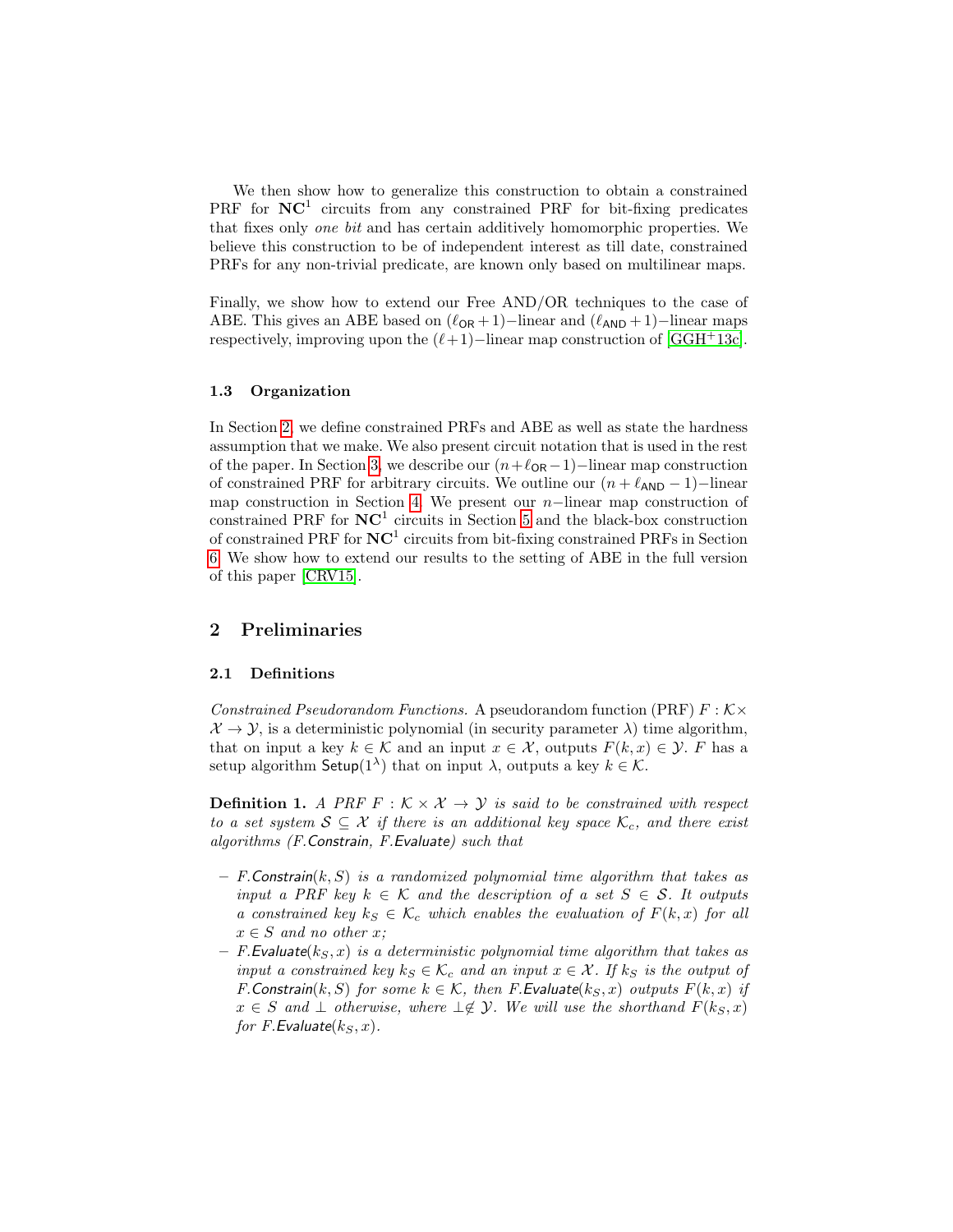The security of constrained PRFs informally states that given several constrained keys, as well as the output of the PRF on several points of the adversary's choice, the PRF looks random at all points that the adversary could not have computed himself. Let  $F : \mathcal{K} \times \mathcal{X} \to \mathcal{Y}$  be a constrained PRF with respect to a set system S. Define two experiments  $Exp_0$  and  $Exp_1$ . For  $b \in \{0, 1\}$ ,  $Exp_b$ proceeds as follows:

- 1. First, a random key  $k \in \mathcal{K}$  is chosen, and two sets  $C, V \subset \mathcal{X}$  are initialized to  $\emptyset$ . C will keep track of points on which the adversary will be challenged and V will keep track of points on which the adversary can compute the PRF himself. The experiments will maintain the invariant that  $C \cap V = \emptyset$ .
- 2. The adversary is given access to the following oracles:
	- F.Constrain: Given a set  $S \in S$ , if  $S \cap C = \emptyset$ , the oracle returns F.Constrain $(k, S)$  and updates  $V \leftarrow V \cup S$ ; otherwise, it returns  $\perp$ .
	- F.Evaluate: Given an input  $x \in \mathcal{X}$ , if  $x \notin C$ , the oracle returns  $F(k, x)$ and updates  $V \leftarrow V \cup x$ ; otherwise, it returns  $\perp$ .
	- Challenge: Given  $x \in \mathcal{X}$  where  $x \notin V$ , if  $b = 0$ , the oracle returns  $F(k, x)$ ; if  $b = 1$ , the oracle returns a random (consistent)  $y \in \mathcal{Y}$ . C is updated as  $C \leftarrow C \cup x$ .
- 3. The adversary finally outputs a bit  $b' \in \{0, 1\}.$
- 4. For  $b \in \{0, 1\}$ , define  $W_b$  to be the event that that  $b' = 1$  in experiment  $\mathsf{Exp}_b$ . The adversary's advantage  $\mathsf{Adv}_{\mathcal{A},F,\mathcal{S}}(\lambda)$  is defined to be  $|\Pr[W_0] - \Pr[W_1]|$ .

**Definition 2.** A constrained PRF  $F : K \times X \rightarrow Y$ , is said to be secure, if for all PPT adversaries A, we have that  $Adv_{A,F,S}(\lambda)$ , is negligible in  $\lambda$ .

Remark. When constructing constrained pseudorandom functions, it will be more convenient to work with the definition where the adversary is allowed to issue only a single challenge query. A standard hybrid argument shows that this definition is equivalent to the one where an adversary is allowed to issue multiple challenge queries. A constrained PRF is selectively secure if the adversary commits to this single challenge query at the beginning of the experiment.

Attribute-based Encryption. An attribute-based encryption (ABE) scheme has the following algorithms:

- $-$  Setup( $1^{\lambda}, n, \ell$ ): This algorithm takes as input the security parameter  $\lambda$ , the length n of input descriptors in the ciphertext, and a bound  $\ell$  on the circuit depth. It outputs the public parameters  $PP$  and the master secret key  $MSK$ .
- Encrypt( $PP, x, M$ ): This algorithm takes as input the public parameters,  $x \in \{0,1\}^n$  (representing the assignment of boolean variables) and a message M. It outputs a ciphertext CT.
- KeyGen( $MSK, f$ ): This algorithm takes as input the master secret key and a circuit f. It outputs a secret key SK.
- Decrypt $(SK, CT)$ : This algorithm takes as input a secret key and ciphertext and outputs either M or  $\perp$ .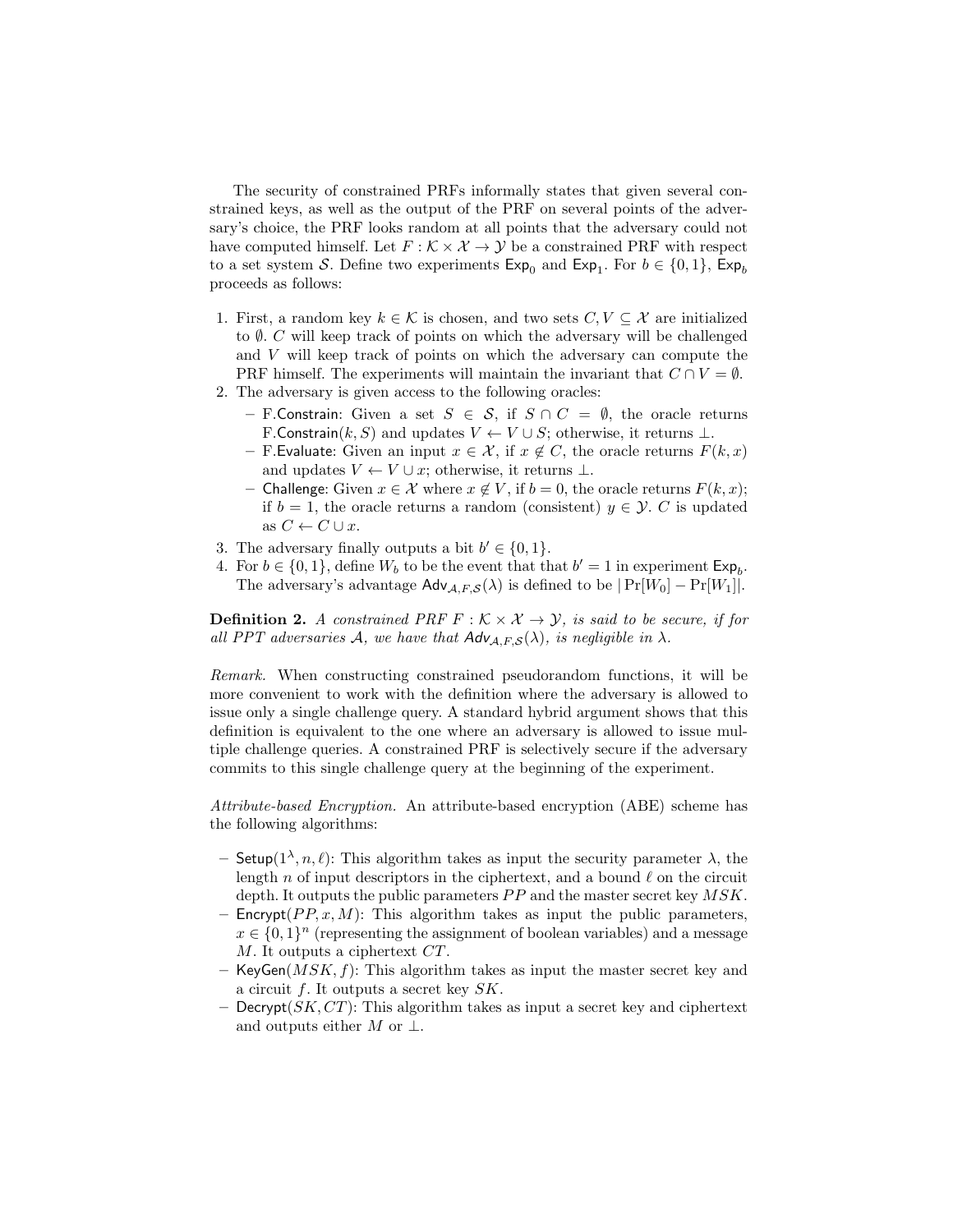The correctness of the ABE requires that for all messages M, for all  $x \in$  $\{0,1\}^n$ , for all depth  $\ell$  circuits f, with  $f(x) = 1$ , if Encrypt(PP, x, M) outputs  $CT$ , and KeyGen( $MSK, f$ ) outputs  $SK$ , where PP and  $MSK$  were obtained as the output of  $\mathsf{Setup}(1^\lambda,n,\ell)$ , then  $\mathsf{Decrypt}(SK, CT) = M$ . The security of an ABE scheme is defined through the following game between a challenger Chall and adversary Adv as described below:

- Setup. Chall runs Setup( $1^{\lambda}, n, \ell$ ) and gives PP to Adv; it keeps SK to itself.
- Phase 1. Adv makes any polynomial number of queries for circuit descriptions f of its choice. Chall returns  $KeyGen(MSK, f)$ .
- **Challenge.** Adv submits two equal length messages  $M_0$  and  $M_1$  as well as an  $x^* \in \{0,1\}$  such that for all f queried in Phase 1,  $f(x^*) = 0$ . Chall flips a bit b and returns  $CT^* =$  Encrypt $(PP, x^*, M_b)$  to Adv.
- **Phase 2.** Phase 1 is repeated with the restriction that  $f(x^*) = 0$  for all queried f.
- Guess. Adv outputs a bit  $b'$ .

**Definition 3.** The advantage of Adv in the above game is defined to be  $|Pr[b' = b|]$  $[b] - \frac{1}{2}$ . An ABE for circuits is secure if for all PPT adversaries Adv, the advantage of Adv is negligible in the security parameter  $\lambda$ . An ABE scheme is said to be selectively secure, if  $\mathsf{Adv}\ commut_{\mathsf{S}}$  commits to  $x^*$  at the beginning of the security game.

#### 2.2 Assumptions

Leveled multilinear groups. We assume the existence of a group generator  $\mathcal{G}$ , which takes as input a security paramter  $1^{\lambda}$  and a positive integer  $\kappa$  to indicate the number of levels.  $\mathcal{G}(1^{\lambda}, \kappa)$  outputs a sequence of groups  $\mathbb{G} = (\mathbb{G}_1, \ldots, \mathbb{G}_\kappa)$ each of large prime order  $p > 2^{\lambda}$ . In addition, we let  $g_i$  be a canonical generator of  $\mathbb{G}_i$  that is known from the group's description. We let  $g = g_1$ . We assume the existence of a set of multilinear maps  $\{e_{i,j} : \mathbb{G}_i \times \mathbb{G}_j \to \mathbb{G}_{i+j} | i,j \geq 1; i+j \leq \kappa\}.$ The map  $e_{i,j}$  satisfies the following relation:  $e_{i,j}(g_i^a, g_j^b) = g_{i+j}^{ab}$ ,  $\forall a, b \in \mathbb{Z}_p$ . When the context is obvious, we will drop the subscripts  $i, j$ . For example, we may simply write  $e(g_i^a, g_j^b) = g_{i+j}^{ab}$ . We define the *κ*-Multilinear Decisional Diffie-Hellman  $(\kappa\text{-MDDH})$  assumption [\[GGH13a\]](#page-26-0) as follows:

**Assumption 21** (κ-Multilinear Decisional Diffie-Hellman: κ-MDDH) The κ-Multilinear Decisional Diffie-Hellman (κ-MDDH) problem is as follows: A challenger runs  $\mathcal{G}(1^{\lambda}, \kappa)$  to generate groups and generators of order p. Then it picks random  $c_1, \ldots, c_{\kappa+1} \in \mathbb{Z}_p$ . The assumption states that given  $g =$  $g_1, g^{c_1}, \ldots, g^{c_{\kappa+1}},$  it is hard to distinguish the element  $T ~=~ g_{\kappa}^{\prod_{j \in [\kappa+1]} c_j}$  from a random group element in  $\mathbb{G}_{\kappa}$  with better than negligible advantage in  $\lambda$ .

## <span id="page-7-1"></span>2.3 Circuit Notation

We will consider layered circuits, where a gate at  $5$  depth j will receive both of its inputs from wires at depth  $j-1$ . We also assume that all NOT gates are restricted

<span id="page-7-0"></span><sup>5</sup> When the term depth is used, it is synonymous to the notion of tot-depth described ahead.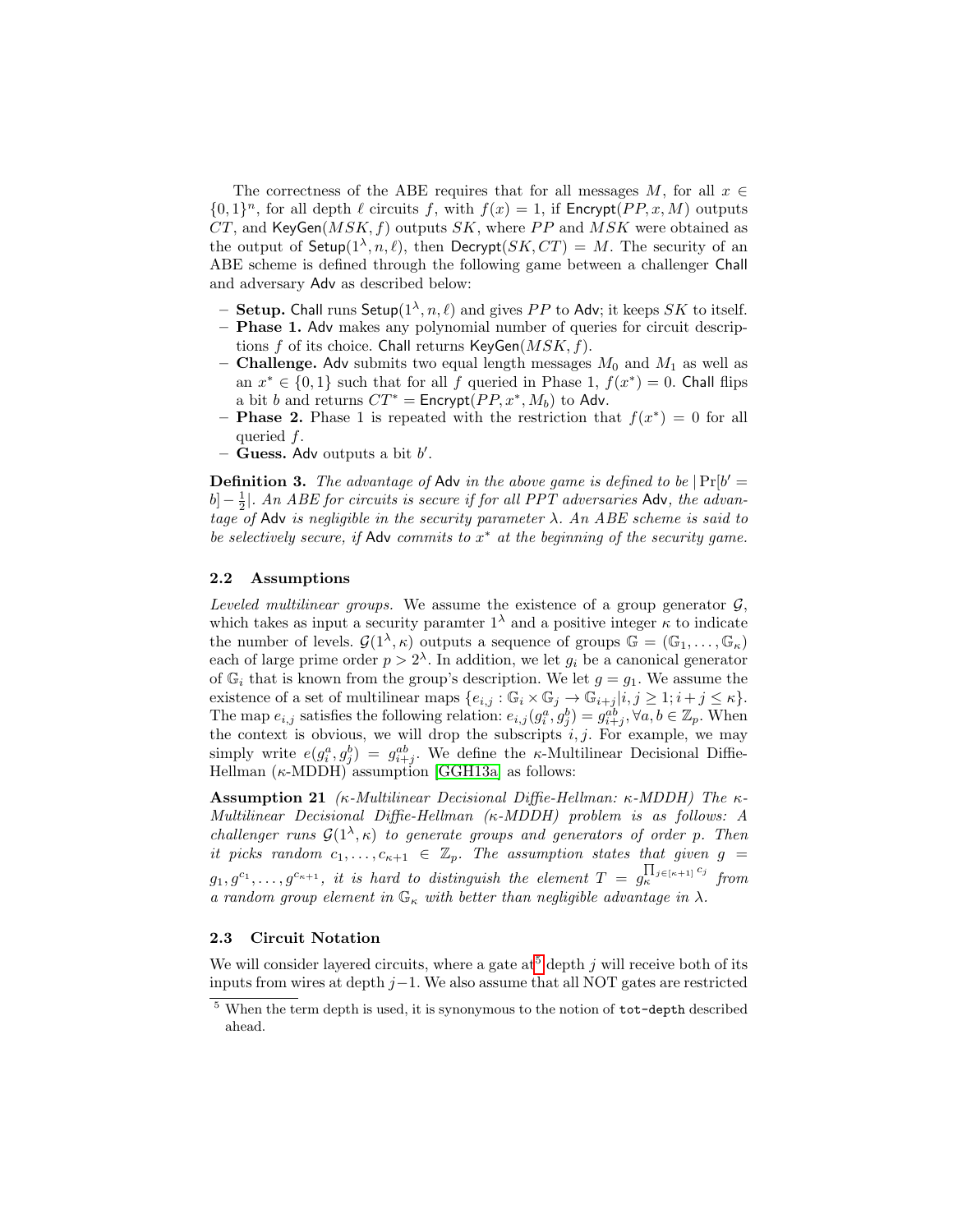to the input level. Similar to [\[BW13\]](#page-25-0), we restrict ourselves to monotonic circuits where gates are either AND or OR gates of two inputs.<sup>[6](#page-8-1)</sup>

Formally, our circuits will be a five tuple  $f = (n, q, A, B,$  GateType). We let n be the number of inputs and q be the number of gates. We define inputs  $=$  [n], Wires =  $[n+q]$  and Gates =  $[n+q]\setminus[n]$ . The wire  $n+q$  is designated as the output wire, outputwire. A : Gates  $\rightarrow$  Wires\{outputwire} is a function where  $A(w)$  identifies w's first incoming wire and B : Gates  $\rightarrow$  Wires\{outputwire} is a function where  $B(w)$  identifies w's second incoming wire. Finally, GateType: Gates  $\rightarrow$  {AND, OR} is a function that identifies a gate as either an AND gate or an OR gate. We let  $w > B(w) > A(w)$ . Also, define three functions: tot-depth $(w)$ , AND-depth $(w)$ , and OR-depth $(w)$  that are all 1, when  $w \in \text{inputs}$ , and in general are equal to the number of gates (respectively AND and OR gates) on the shortest path to an input wire plus one. We let  $f(x)$  be the evaluation of f on the input  $x \in \{0,1\}^n$ , and  $f_w(x)$  be the value of the wire w on the input x.

# <span id="page-8-0"></span>3 A Free-AND Circuit-predicate Construction

We show how to construct a constrained PRF for arbitrary polynomial size circuit predicates, without giving any keys for AND gates, based on  $\kappa$  =  $(n + \ell_{OR} - 1)$ −linear maps, where  $\ell_{OR}$  denotes the OR-depth of the circuit. The starting point of our construction is the constrained PRF construction of [\[BW13\]](#page-25-0) which is based on the ABE for circuits  $[GGH<sup>+</sup>13c]$  $[GGH<sup>+</sup>13c]$ . [\[BW13\]](#page-25-0) works with layered circuits. For ease of exposition, we assume a layered circuit where all gates in a particular layer are of the same type (either AND or OR). Circuits have a single output OR gate. Also a layer of gates is not followed by another layer of the same type. We stress that these are only for the purposes of exposition and can be removed as outlined later on in the section.

## 3.1 Construction

# $F.\mathsf{Setup}(1^\lambda,n,\ell_\mathsf{OR})$ :

The setup algorithm takes as input the security parameter  $\lambda$ , the bit length, n, of PRF inputs and  $\ell_{OR}$ , the maximum OR-depth<sup>[7](#page-8-2)</sup> of the circuit. The algorithm runs  $\mathcal{G}(1^{\lambda}, \kappa = n + \ell_{OR} - 1)$  and outputs a sequence of groups  $\mathbb{G} = (\mathbb{G}_1, \ldots, \mathbb{G}_\kappa)$ of prime order p with canonical generators  $g_1, \ldots, g_\kappa$ , where  $g = g_1$ . It chooses random exponents  $u \in \mathbb{Z}_p$  and  $(d_{1,0}, d_{1,1}), \ldots, (d_{n,0}, d_{n,1}) \in \mathbb{Z}_p^2$  and computes  $D_{m,\beta} = g^{d_{m,\beta}}$  for  $m \in [n]$  and  $\beta \in \{0,1\}$ . It then sets the key of the PRF as:

$$
k = (\mathbb{G}, p, g_1, \dots, g_\kappa, u, d_{1,0}, d_{1,1}, \dots, d_{n,0}, d_{n,1}, D_{1,0}, D_{1,1}, \dots, D_{n,0}, D_{n,1})
$$

The PRF is  $F(k, x) = g_k^{u \prod_{m \in [n]} d_{m, x_m}}$ , where  $x_m$  is the  $m^{\text{th}}$  bit of  $x \in \{0, 1\}^n$ .

<span id="page-8-1"></span><sup>6</sup> These restrictions are mostly useful for exposition and do not impact functionality.

<span id="page-8-2"></span><sup>7</sup> We can define OR-depth of a circuit which is in our specified form as the number of layers comprising of OR gates, plus 1.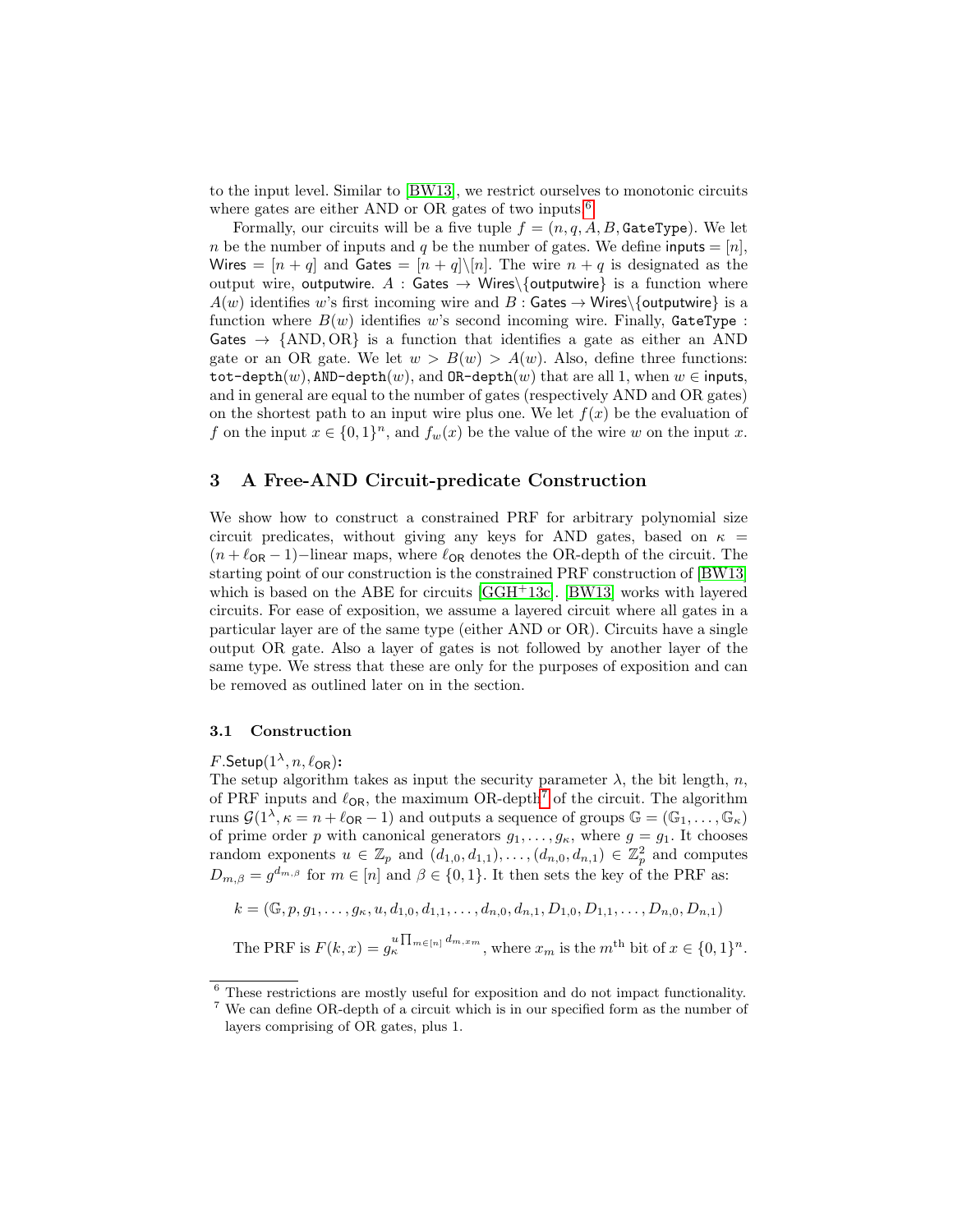# $F$ .Constrain $(k, f = (n, q, A, B,$ GateType)):

The constrain algorithm takes as input the key  $k$  and a circuit description  $f$ . The circuit has  $n + q$  wires with n input wires, q gates and the wire  $n + q$ designated as the output wire.

To generate a constrained key  $k_f$ , the key generation algorithm chooses random  $r_1, \ldots, r_n \in \mathbb{Z}_p$ , where we think of the random value  $r_w$  as being associated with the wire w. For each  $w \in [n + q - 1] \setminus [n]$ , if  $\texttt{GateType}(w) = \text{AND}$ , it sets  $r_w = r_{A(w)} + r_{B(w)}$  (where + denotes addition in the group  $\mathbb{Z}_p$ ); otherwise, it chooses  $r_w \in \mathbb{Z}_p$  at random. Finally, it sets  $r_{n+q} = u$ .

The first part of the constrained key is given out as simply all  $D_{i,\beta}$  for  $i \in [n]$ and  $\beta \in \{0,1\}$ . Next, the algorithm generates key components. The structure of the key components depends on whether  $w$  is an input wire or an output of an OR gate. For AND gates, we do not need to give out any keys. The key components in each case are described below.

- Input wire. By convention, if  $w \in [n]$ , then it corresponds to the w-th input. The key component is:  $K_w = g^{r_w d_{w,1}}$ .
- OR gate. Let  $j = \texttt{OR-depth}(w)$ . The algorithm chooses random  $a_w, b_w \in \mathbb{Z}_p$ . Then, the algorithm creates key components:

$$
K_{w,1}=g^{a_w}, K_{w,2}=g^{b_w}, K_{w,3}=g^{r_w-a_w\cdot r_{A(w)}}_{j-1}, K_{w,4}=g^{r_w-b_w\cdot r_{B(w)}}_{j-1}
$$

The constrained key  $k_f$  consists of all these key components along with  $\{D_{i,\beta}\}\$ for  $i \in [n]$  and  $\beta \in \{0,1\}.$ 

### $F$ . Evaluate $(k_f, x)$ :

The evaluate algorithm takes as input a constrained key  $k_f$  for the circuit f and an input  $x \in \{0,1\}^n$ . The algorithm first checks that  $f(x) = 1$ , and if not, it aborts. Consider the wire w at OR-depth j. If  $f_w(x) = 1$ , then, the algorithm computes  $E_w = g_{n+j-1}^{r_w \prod_{m \in [n]} d_{m,x_m}}$  $\int_{n+j-1}^{w+1} \ln \frac{1}{m+n+m}$ . If  $f_w(x) = 0$ , then nothing is computed for that wire. The algorithm proceeds iteratively starting with computing  $E_1$ and proceeds, in order, to compute  $E_{n+q}$ . Computing these values in order ensures that the computation on a lower-depth wire that evaluates to 1 will be defined, before the compution on a higher-depth wire. Since  $r_{n+q} = u$ ,  $E_{n+q}=g_{n+\ell_{\textsf{OP}}-1}^{u\prod_{m\in[n]}d_{m,x_m}}$  $\sum_{n+\ell_{\text{OR}}-1}^{\infty} \sum_{m+\ell_{\text{OR}}-1}^{\infty}$ . We show how to compute  $E_w$  for all w where  $f_w(x) = 1$ , case-wise, according to whether the wire is an input, an OR gate or an AND gate. Define  $D = D(x) = g_n^{\prod_{m \in [n]} d_{m,x_m}}$ , which is computable through pairings.

– Input wire. Suppose  $f_w(x) = 1$ . Through pairing operations, the algorithm computes  $\prod_{m \in [n] \setminus \{w\}} d_{m,x_m}$  $\prod_{n=1}^{\lfloor n \rfloor \leq \lfloor n \rfloor \leq \lfloor m \rfloor \cdot m, x_m}$ . It then computes:

$$
E_w = e\left(K_w, g_{n-1}^{\prod_{m \in [n] \backslash \{w\}} d_{m,x_m}}\right) = g_n^{r_w \prod_{m \in [n]} d_{m,x_m}}
$$

- OR gate. Let  $j = \texttt{OR-depth}(w)$ . The computation is performed if  $f_w(x) = 1$ . Note that in this case, at least one of  $f_{A(w)}(x)$  and  $f_{B(w)}(x)$  must be 1. If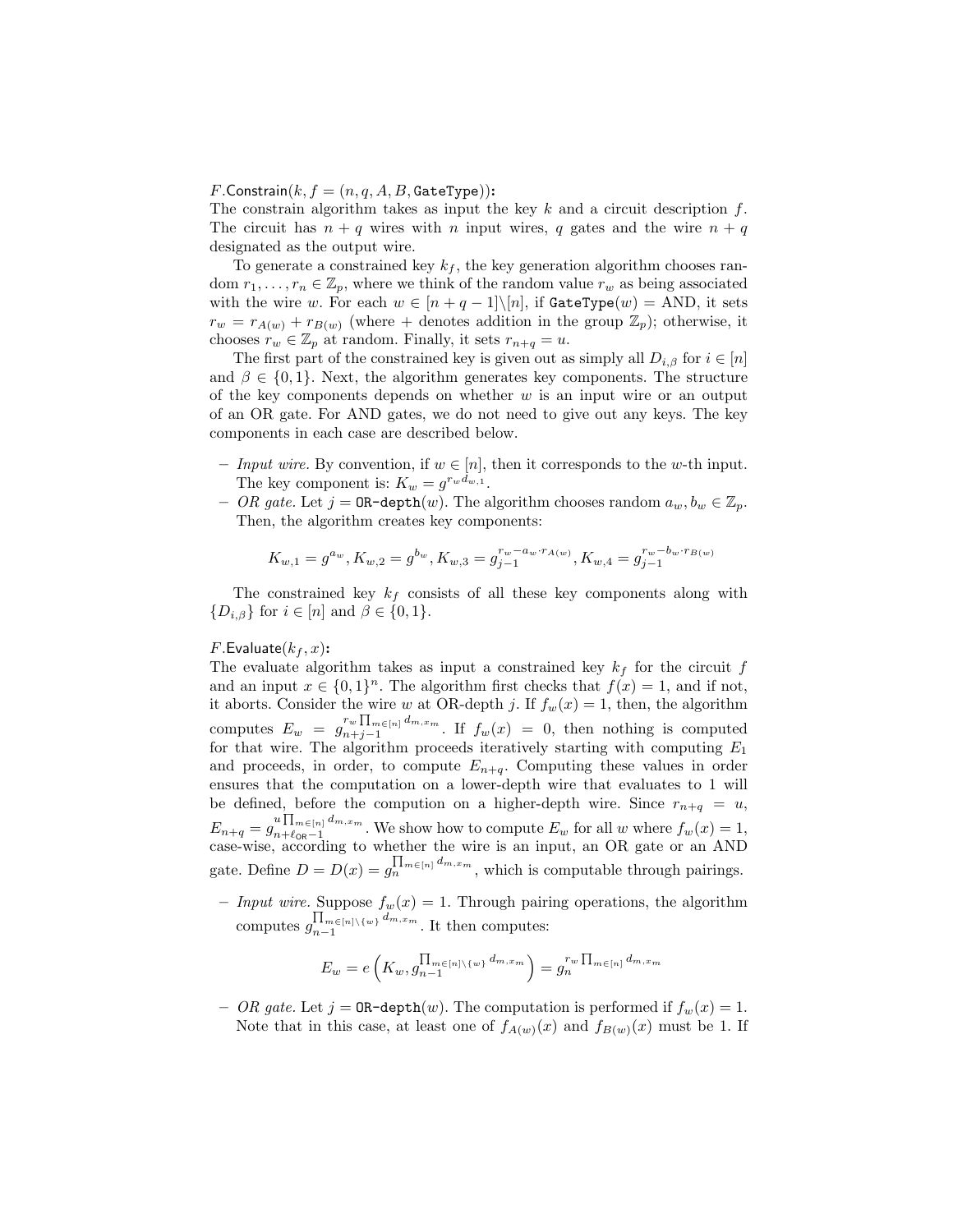$f_{A(w)}(x) = 1$ , the algorithm computes:

$$
E_w = e(E_{A(w)}, K_{w,1}) \cdot e(K_{w,3}, D)
$$
  
=  $e \left( g_{n+j-2}^{r_{A(w)}} \prod_{m \in [n]} d_{m,x_m}^r, g^{a_w} \right) \cdot e \left( g_{j-1}^{r_w - a_w \cdot r_{A(w)}}, g_n^{\prod_{m \in [n]} d_{m,x_m}} \right)$   
=  $g_{n+j-1}^{r_w} \prod_{m \in [n]} d_{m,x_m}$ 

Otherwise, we have  $f_{B(w)}(x) = 1$  and the algorithm computes  $E_w$  from  $E_{B(w)}, K_{w,2}, K_{w,4}$  in a similar manner.

- AND gate. Let  $j = \texttt{OR-depth}(w)$ . The computation is performed if  $f_w(x) =$ 1. Note that in this case,  $f_{A(w)}(x) = f_{B(w)}(x) = 1$ . The algorithm computes:

$$
E_w = E_{A(w)} \cdot E_{B(w)} = g_{n+j-1}^{r_{A(w)}} \prod_{m \in [n]} d_{m,x_m} \cdot g_{n+j-1}^{r_{B(w)}} \prod_{m \in [n]} d_{m,x_m} = g_{n+j-1}^{r_w} \prod_{m \in [n]} d_{m,x_m}
$$

The procedures above are evaluated in order for all w for which  $f_w(x) = 1$ . Thus, the algorithm computes  $E_{n+q} = g_{n+\ell_{\text{OR}}-1}^{u \prod_{m \in [n]} d_{m,x_m}} = F(k, x)$ .

#### 3.2 Proof of Pseudorandomness

The correctness of the constrained PRF is verifiable in a straightforward manner. The security proof is in the selective security model (where the adversary commits to the challenge input  $x^*$  at the beginning of the game). To get full security, the proof will use the standard complexity leveraging technique of guessing the challenge  $x^*$ ; this guess will cause a loss of a  $1/2^n$ -factor in the reduction.

**Theorem 1.** If there exists a PPT adversary  $A$  that breaks the pseudorandomness of our circuit-predicate construction for n-bit inputs with advantage  $\epsilon(\lambda)$ , then there exists a PPT algorithm B that breaks the  $\kappa = (n+\ell_{OR}-1)-Multilinear$ Decisional Diffie-Hellman assumption with advantage  $\epsilon(\lambda)/2^n$ .

*Proof.* The algorithm B first receives a  $\kappa = (n + \ell_{OR} - 1) - \text{MDDH}$  challenge consisting of the group sequence description  $\mathbb{G}$  and  $g = g_1, g^{c_1}, \ldots, g^{c_{\kappa+1}}$  along with T, where T is either  $g_k^{\prod_{m \in [\kappa+1]} c_m}$  or a random group element in  $\mathbb{G}_{\kappa}$ .

#### Setup:

It chooses an  $x^* \in \{0,1\}^n$  uniformly at random. Next, it chooses random  $z_1, \ldots, z_n \in \mathbb{Z}_p$  and sets  $D_{m,\beta} = g^{c_m}$  when  $x_m^* = \beta$  and  $g^{z_m}$  otherwise, for  $m \in [n]$  and  $\beta \in \{0,1\}$ . This corresponds to setting  $d_{m,\beta} = c_m$  when  $x_m^* = \beta$ and  $z_m$  otherwise. It then implicitly sets  $u = c_{n+1} \cdot c_{n+2} \cdot \ldots \cdot c_{n+\ell_{OR}}$ . The setup is executed as in the construction.

#### Constrain:

Suppose a query is made for a secret key for a circuit  $f = (n, q, A, B,$  GateType). If  $f(x^*) = 1$ , then B aborts. Otherwise, B generates key components for every wire  $w$ , case-wise, according to whether  $w$  is an input wire or an OR gate as described below.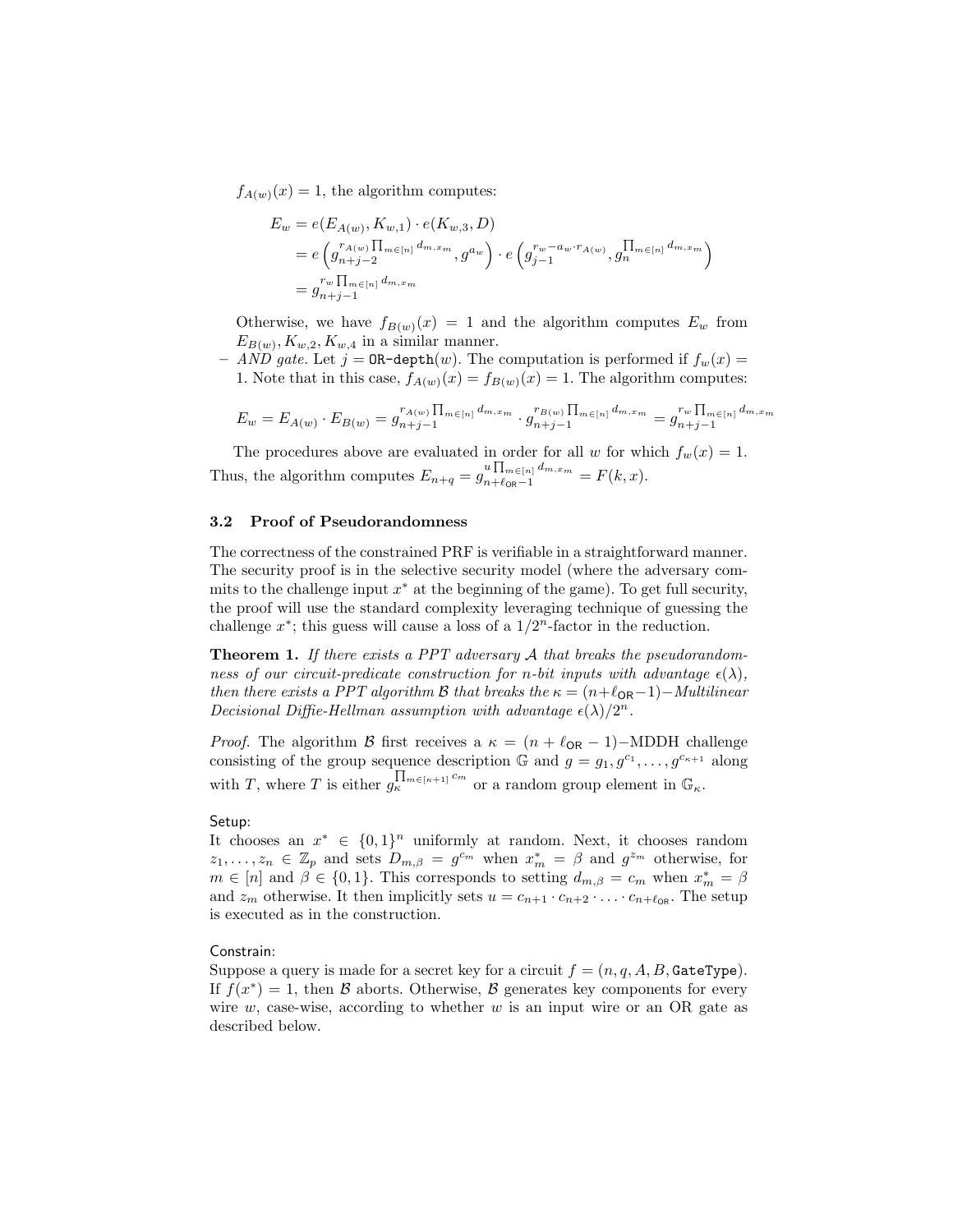*Input wire.* By convention, if  $w \in [n]$ , then it corresponds to the w-th input. If  $x_w^* = 1$ , then  $\beta$  chooses  $\eta_w = r_w$  at random. The key component is:

$$
K_w = (D_{w,1})^{r_w} = g^{r_w d_{w,1}}
$$

If  $x_w^* = 0$ , then  $\mathcal B$  implicitly sets  $r_w = c_{n+1} + \eta_w$ , where  $\eta_w \in \mathbb{Z}_p$  is a randomly chosen element. The key component is:

<span id="page-11-0"></span>
$$
K_w = (g^{c_{n+1}} \cdot g^{\eta_w})^{z_w} = g^{r_w d_{w,1}}
$$

OR gate. Suppose that  $w \in$  Gates and that GateType(w) = OR. In addition, let  $j = \texttt{OR-depth}(w)$ . In order to show that B can simulate all the key components. we shall additionally show the following property:

Property 1. For any gate  $w \in$  Gates,  $\mathcal{B}$  will be able to compute  $g_j^{r_w}$ , where  $j =$  OR-depth $(w)$ .

We will prove the above property through induction on the OR-depth  $j$ ; doing this will enable us to prove that  $\beta$  can compute all the key components required to give out the constrained key . The base case of the input wires  $(j = 1)$  follows as we know that for an input wire w,  $\mathcal{B}$  can compute  $g^{r_w}$ , where  $r_w$  is of the form  $\eta_w$  or  $c_{n+1} + \eta_w$ . We now proceed to show the computation of the key-components. In each case, we show that property [1](#page-11-0) is satisfied.

CASE 1: If  $f_w(x^*) = 1$ , then B chooses  $\psi_w = a_w$ ,  $\phi_w = b_w$  and  $\eta_w = r_w$ at random. Then,  $\beta$  creates key components:

$$
K_{w,1}=g^{a_w}, K_{w,2}=g^{b_w}, K_{w,3}=g^{r_w-a_w\cdot r_{A(w)}}_{j-1}, K_{w,4}=g^{r_w-b_w\cdot r_{B(w)}}_{j-1}
$$

By virtue of of property [1,](#page-11-0) since  $\mathtt{OR-depth}(A(w)) = \mathtt{OR-depth}(B(w)) = j-1,$ by the induction hypothesis, we know that  $\mathcal{B}$  can compute  $g_{j-1}^{r_A(w)}$  and  $g_{j-1}^{r_{B(w)}}$ . Hence,  $\beta$  can compute the above key-components, as the remaining exponents were all chosen at random by  $\mathcal{B}$ . Further, since  $r_w$  was chosen at random, note that  $g_j^{r_w}$  can be be computed for this wire, and hence property [1](#page-11-0) holds for this wire as well (at OR-depth  $j$ ).

**CASE** 2: If  $f_w(x^*) = 0$ , then B implicitly sets  $r_w = c_{n+1} \cdot \ldots \cdot c_{n+j} + \eta_w$ , where  $\eta_w \in \mathbb{Z}_p$  is a randomly chosen element. Since  $\eta_w$  was chosen at random, note that  $g_j^{r_w}$  can be be computed for this wire (since  $g_j^{c_{n+1} \ldots c_{n+j}}$  can be computed using j pairings of  $g^{c_m}$ ,  $n+1 \leq m \leq n+j$ , and hence property [1](#page-11-0) holds for this wire as well. For computing the key-components, the choices of  $a_w$  and  $b_w$  are done more carefully.

1. Suppose the level before the current level consists of the inputs.  $\beta$  would know the values of  $\eta_{A(w)}$  and  $\eta_{B(w)}$ , since for input wires, these values are always chosen at random. In this case, B implicitly sets  $a_w = c_{n+i} + \psi_w$  and  $b_w = c_{n+i} + \phi_w$ , where  $\psi_w, \phi_w \in \mathbb{Z}_p$  are randomly chosen elements. Then,  $\mathcal{B}$ creates key components:

$$
K_{w,1} = g^{c_{n+j} + \psi_w} = g^{a_w}, K_{w,2} = g^{c_{n+j} + \phi_w} = g^{b_w},
$$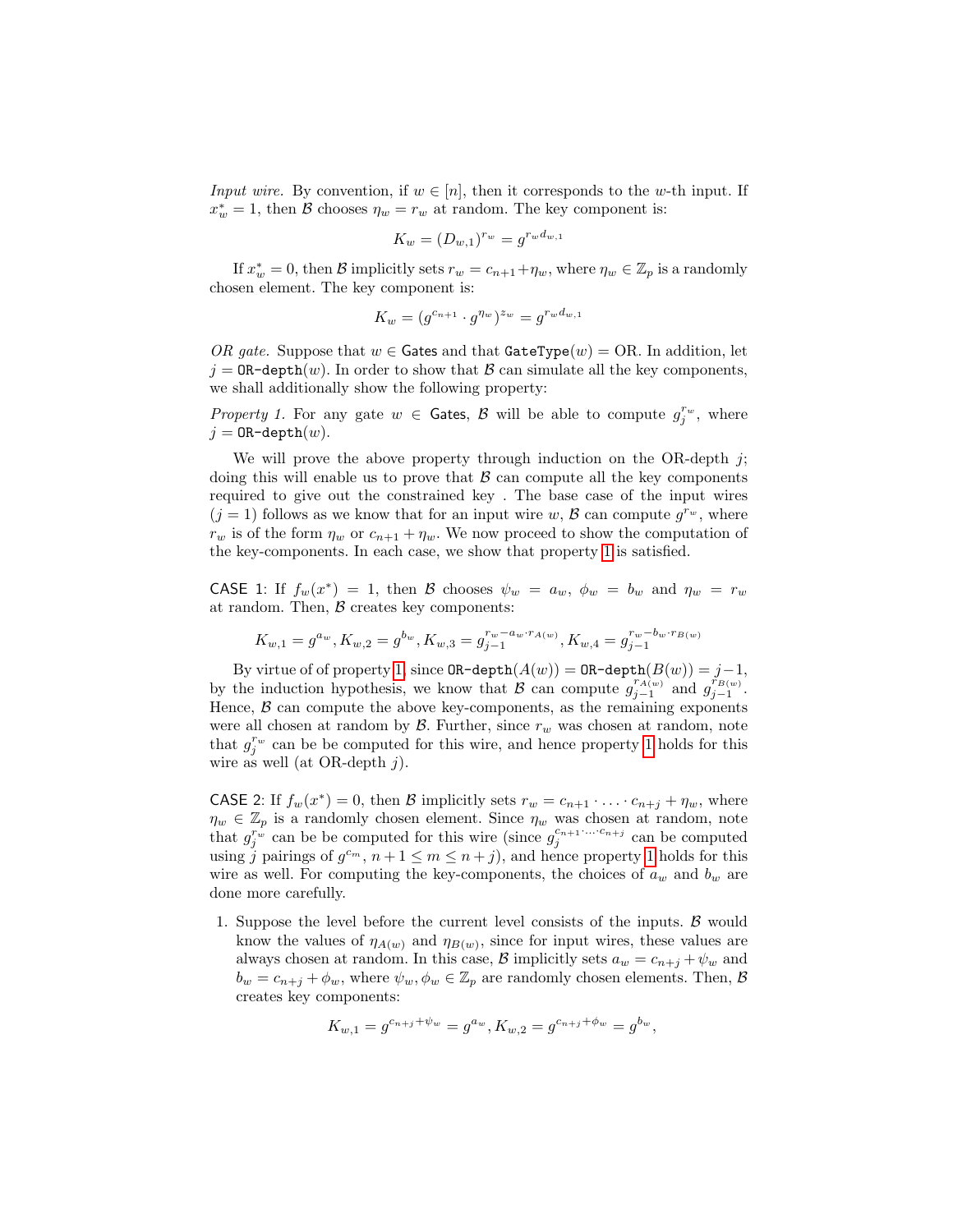$$
K_{w,3} = g_{j-1}^{\eta_w - c_{n+j} \cdot \eta_{A(w)} - \psi_w(c_{n+1} \dots c_{n+j-1} + \eta_{A(w)})} = g_{j-1}^{r_w - a_w \cdot r_{A(w)}},
$$
  
\n
$$
K_{w,4} = g_{j-1}^{\eta_w - c_{n+j} \cdot \eta_{B(w)} - \phi_w(c_{n+1} \dots c_{n+j-1} + \eta_{B(w)})} = g_{j-1}^{r_w - b_w \cdot r_{B(w)}}
$$

 $\beta$  is able to create the last two key components due to a cancellation. Since  $f_{A(w)}(x^*) = f_{B(w)}(x^*) = 0, \mathcal{B}$  would have set  $r_{A(w)} = c_{n+1} \cdot \ldots \cdot c_{n+j-1}$  +  $\eta_{A(w)}$  and  $r_{B(w)} = c_{n+1} \cdot \ldots \cdot c_{n+j-1} + \eta_{B(w)}$ . Further,  $g_{j-1}^{c_{n+1} \ldots c_{n+j-1}}$  can be computed using  $j-1$  pairings of  $g^{c_m}$ ,  $n+1 \leq m \leq n+j-1$ .

2. Suppose the level before the current level consists of AND gates. Since  $f_{A(w)}(x^*)=0$ , we have two cases: either one of  $f_{A(A(w))}(x^*)$  and  $f_{B(A(w))}(x^*)$ is zero, or both of them are zero. B sets  $a_w = c_{n+j} + \psi_w$  in the former case, and  $a_w = \frac{1}{2}c_{n+j} + \psi_w$  in the latter case, where  $\psi_w \in \mathbb{Z}_p$  is a randomly chosen element. Similarly, since  $f_{B(w)}(x^*)=0$ , we have two cases: either one of  $f_{A(B(w))}(x^*)$  and  $f_{B(B(w))}(x^*)$  must be zero, or both of them must be zero. B sets  $b_w = c_{n+j} + \phi_w$  in the former case, and  $b_w = \frac{1}{2}c_{n+j} + \phi_w$  in the latter case, where  $\phi_w \in \mathbb{Z}_p$  is a randomly chosen element. Then,  $\beta$  creates key components:

$$
K_{w,1} = g^{a_w}, K_{w,2} = g^{b_w}, K_{w,3} = g^{r_w - a_w \cdot r_{A(w)}}, K_{w,4} = g^{r_w - b_w \cdot r_{B(w)}}
$$

We now show that these components can indeed be computed in every case. Note that the first two components can be computed in every case. Consider  $K_{w,3}$  (a similar argument holds for  $K_{w,4}$ ).

(a) Consider the first case, where one of  $f_{A(A(w))}(x^*)$  and  $f_{B(A(w))}(x^*)$  is zero. In particular, without loss of generality, assume that  $f_{A(A(w))}(x^*) =$ 0 and  $f_{B(A(w))}(x^*) = 1$ . Hence, B must have set  $r_{A(A(w))} = c_{n+1} \cdot \ldots$  $c_{n+j-1} + \eta_{A(A(w))}$  and  $r_{B(A(w))} = \eta_{B(A(w))}$ . Since  $A(w)$  is an AND gate, we would have  $r_{A(w)} = r_{A(A(w))} + r_{B(A(w))} = c_{n+1} \cdots c_{n+j-1} + r_{A(A(w))} +$  $\eta_{B(A(w))}$ . Hence, we have:

$$
K_{w,3} = g_{j-1}^{\eta_w - c_{n+j}(\eta_{A(A(w))} + \eta_{B(A(w))}) - \psi_w(c_{n+1} \dots c_{n+j-1} + \eta_{A(A(w))} + \eta_{B(A(w))})}
$$
  
=  $g_{j-1}^{r_w - a_w \cdot r_{A(w)}}$ 

which can be computed as follows. We know the values of  $\eta_{A(A(w))}$  and  $\eta_{B(A(w))}$ . Further,  $g_{j-1}^{c_{n+1}\ldots c_{n+j-1}}$  can be computed using j - 1 pairings of  $g^{c_m}, n+1 \leq m \leq n+j-1$ . Hence the key component can be computed.

(b) Consider the second case, where  $f_{A(A(w))}(x^*) = f_{B(A(w))}(x^*) = 0$ . Hence, B must have set  $r_{A(A(w))} = c_{n+1} \cdot \ldots \cdot c_{n+j-1} + \eta_{A(A(w))}$  and  $r_{B(A(w))} =$  $c_{n+1} \cdot \ldots \cdot c_{n+j-1} + \eta_{B(A(w))}$ . Since  $A(w)$  is an AND gate, we would have  $r_{A(w)} = r_{A(A(w))} + r_{B(A(w))} = 2c_{n+1} \cdot \ldots \cdot c_{n+j-1} + \eta_{A(A(w))} + \eta_{B(A(w))}.$ Hence, we have:

$$
K_{w,3} = g_{j-1}^{\eta_w - \frac{1}{2}c_{n+j}(\eta_{A(A(w))} + \eta_{B(A(w))}) - \psi_w(2c_{n+1}\dots c_{n+j-1} + \eta_{A(A(w))} + \eta_{B(A(w))})}
$$
  
=  $g_{j-1}^{r_w - a_w \cdot r_{A(w)}}$ 

which can be computed as outlined in the former case.

Thus, the four key components can be given out in every case.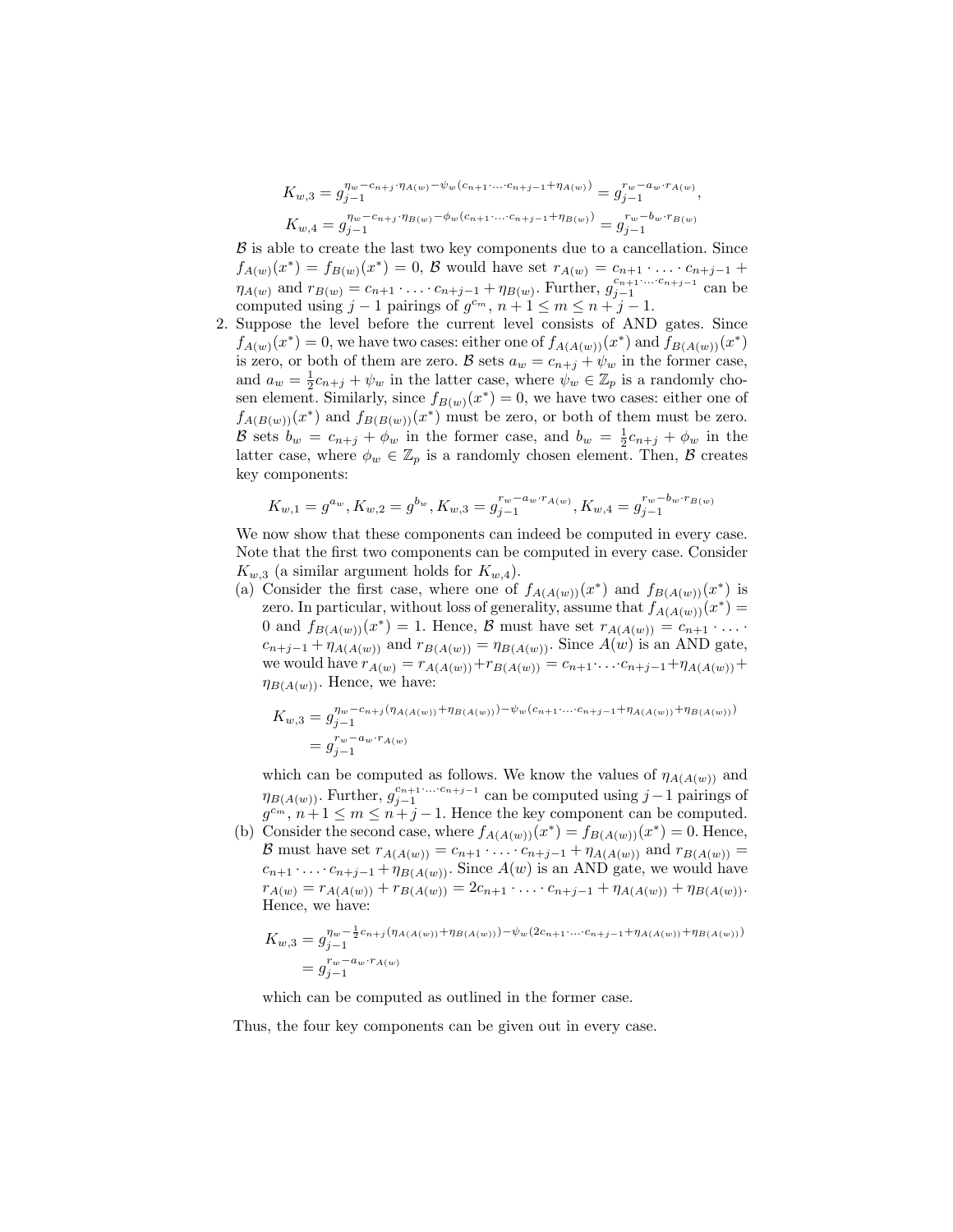AND gate. We now discuss the case of the AND gate. Suppose that  $w \in$  Gates and that  $\texttt{GateType}(w) = \text{AND}$ . In addition, let  $j = \texttt{OR-depth}(w)$ . B implicitly sets  $r_w = r_{A(w)} + r_{B(w)}$ . Note that we need not choose any  $a_w$  or  $b_w$ . In fact,  $r_w$ is being chosen because the key components being given out for the OR gates involve  $r_{A(w)}$ , etc., which may potentially be from AND gates. Clearly, property [1](#page-11-0) holds here as well, i.e.,  $g_j^{r_w} = g_j^{r_{A(w)}} \cdot g_j^{r_{B(w)}}$  can be be computed for this wire, since  $g_j^{r_{A(w)}}$  and  $g_j^{r_{B(w)}}$  can be computed by virtue of of property [1.](#page-11-0)

Finally, we set, for the output wire  $w = n + q$ ,  $\eta_w = 0$ , so that  $r_w = u$  in  $\mathcal{B}'$ 's internal view. It is easy to see that  $a_w$  and  $b_w$  have the same distribution in the real game and the game executed by  $\beta$ . In the real game, they are chosen at random and in the game executed by  $\beta$ , they are either chosen at random or are values offset by some random values  $\psi_w$  and  $\phi_w$ , respectively. For  $w \in [n+q-1]$ ,  $r_w$  also has the same distribution in the real game and the game executed by B. This is true, since in the real game, they are chosen so that randomness on the input wires of an AND gate add up to the randomness on its output wire, and they are chosen at random for an OR gate, while in the game executed by B, they are chosen in the exact same way, where being "chosen at random" is either truly satisfied or are fixed values are offset by random  $\eta_w$  values. Now, we look at  $r_{n+q}$ . In the real game, it is a fixed value u, and in the game executed by B, by setting  $\eta_{n+q} = 0$ ,  $r_{n+q} = c_{n+1} \cdot c_{n+2} \cdot \ldots \cdot c_{n+\ell_{OR}} = u$  internally. Hence, they too have the same distribution. Hence all the parameters in the real game and game executed by  $\beta$  have the identical distribution.

## Evaluate:

Suppose a query is made for a secret key for an input  $x \in \{0,1\}^n$ . If  $x = x^*$ , then B aborts. Otherwise, B identifies an arbitrary t such that  $x_t \neq x_t^*$ . Through  $\ell_{OR}$ pairings of g <sup>c</sup>m, n + 1 ≤ m ≤ n + `OR, it computes H = g u `OR = g cn+1·...·cn+`OR `OR . Then, through pairing of  $D_{m,x_m} \forall m \in [n] \setminus \{t\}$ , it computes  $g_{n-1}^{\prod_{m \in [n] \setminus \{t\}} d_{m,x_m}}$  $n-1$ and raises it to  $d_{t,x_t} = z_t$  to get  $H' = g_{n-1}^{\prod_{m \in [n]} d_{m,x_m}}$  $\prod_{n=1}^{\text{Im}\in[n]}$ <sup> $\alpha_{m,x,m}$ </sup>. Finally, it computes  $H'' = e(H, H') = g_{n+\ell_{\text{OR}}-1}^{u \prod_{m \in [n]} d_{m,x_m}} = F(k, x)$  and outputs it. Eventually, A will issue a challenge input  $\tilde{x}$ . If  $\tilde{x} = x^*$ ,  $\tilde{B}$  will return the value T and output the same bit as A does as its guess. If  $\tilde{x} \neq x^*$ , B outputs a random bit as its guess.

This completes the description of the adversary B. We first note that in the case where  $T$  is part of a MDDH tuple, the real game and game executed by  $\beta$ have the identical distribution. Secondly, in both cases (i.e., whether or not  $T$  is part of the MDDH tuple), as long as  $\beta$  does not abort, once again, the real game and game executed by  $\beta$  have the identical distribution, except for the output of  $\beta$  on the challenge query  $x^*$ . We now analyze the probability that  $\beta$ 's guess was correct. Let  $\delta'$  denote  $\mathcal{B}$ 's output and let  $\delta$  denote whether T is an MDDH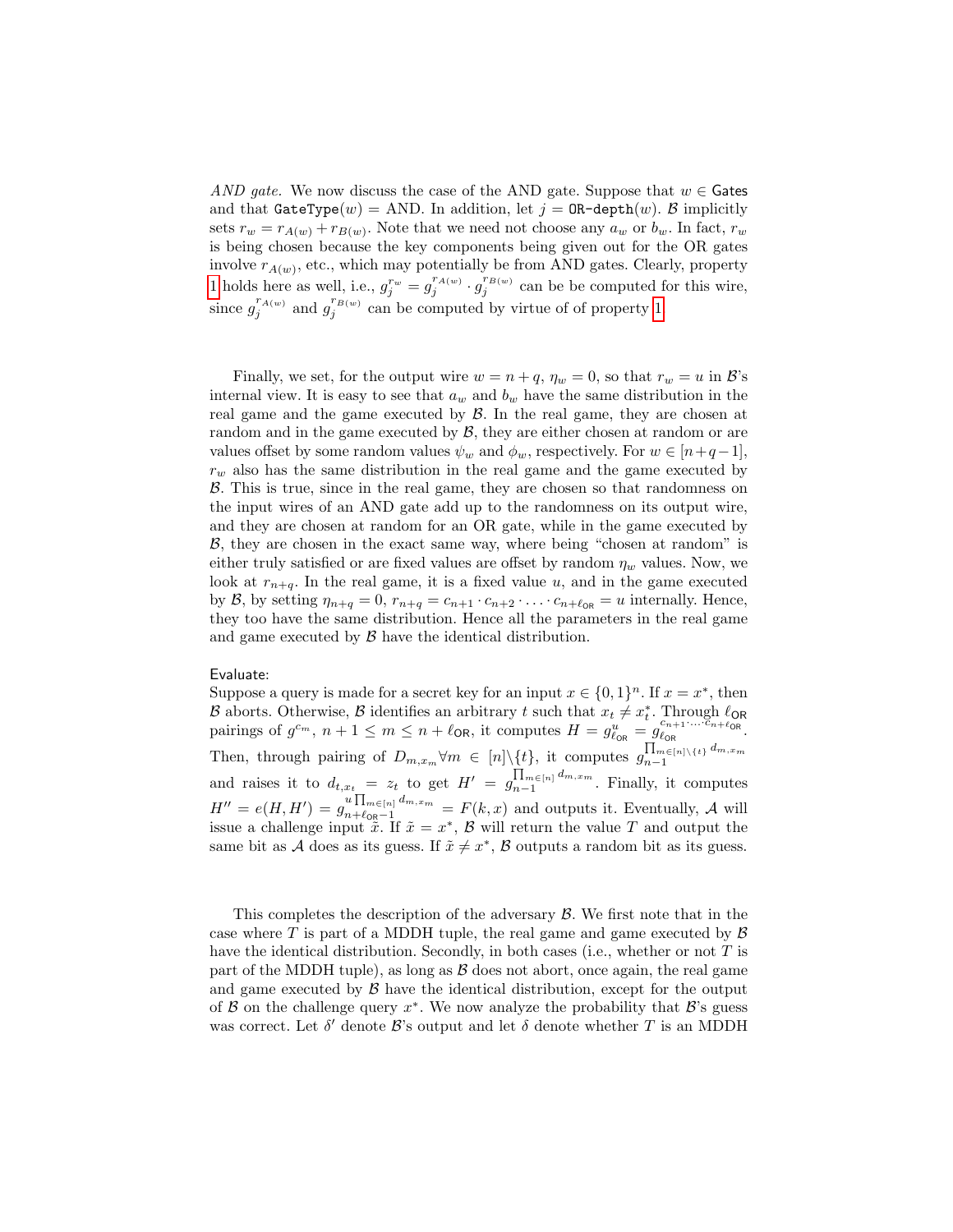tuple or not,  $\delta, \delta' \in \{0, 1\}$ . Now

$$
\Pr[\delta' = \delta] = \Pr[\delta' = \delta | \text{abort}] \Pr[\text{abort}] + \Pr[\delta' = \delta | \overline{\text{abort}}] \Pr[\overline{\text{abort}}]
$$

$$
= \frac{1}{2} (1 - 2^{-n}) + \Pr[\delta' = \delta | \overline{\text{abort}}] \cdot (2^{-n})
$$

$$
= \frac{1}{2} (1 - 2^{-n}) + \left(\frac{1}{2} + \epsilon\right) \cdot (2^{-n}) = \frac{1}{2} + \epsilon \cdot (2^{-n})
$$

The set of equations shows that the advantage of  $\mathcal{B}$  is  $\epsilon(\lambda)/2^n$ . This completes the proof of the theorem, which establishes the pseudorandomness property of the construction. Hence, the constrained PRF construction for the circuit-predicate case is secure under the  $\kappa$ -MDDH assumption.

Removing the restrictions. The restriction that  $\texttt{GateType}(n + q) = \text{OR}$  enables us to set randomness as we do in the scheme above. But this restriction can be easily removed by setting the randomness corresponding to the last level of OR gates (or the input wires in case there is no OR gate in the circuit) appropriately so that  $r_{n+q}$  ends up being u.

The restriction that a layer of gates cannot follow another layer of the same type of gates can also be overcome. The case of several consecutive layers of OR gates poses no threat since we move up one level in the multilinear maps for layers of OR gates and hence the current proof method works as is. The case of several consecutive layers of AND gates can be handled by even more careful choices of the randomness  $a_w$  and  $b_w$ . When we had only one layer of AND gate (before a layer of OR gates), for an OR gate at  $OR$ -depth j, we set  $a_w$  to be either  $\mathbf{1} \cdot c_{n+j} + \psi_w$  or  $\frac{1}{2} \cdot c_{n+j} + \psi_w$  depending on whether  $r_{A(w)} = \mathbf{1} \cdot c_{n+1} \cdot \ldots$  $c_{n+j-1}+\eta_{A(A(w))}+\eta_{B(A(w))}$  or  $r_{A(w)}=2\cdot c_{n+1}\cdot \ldots \cdot c_{n+j-1}+\eta_{A(A(w))}+\eta_{B(A(w))}$ . Similarly, we set  $b_w$  in accordance with  $r_{B(w)}$ . Now, when there are more than one layers of AND gates consecutively, for an OR gate at  $OR$ -depth j just after these AND gates, we set  $a_w$  (resp.  $b(w)$ ) to be  $\frac{1}{k}c_{n+j} + \psi_w$  where k is the coefficient of  $c_{n+1} \cdot \ldots \cdot c_{n+j-1}$  in  $r_{A(w)}$  (resp.  $r_{B(w)}$ ). We present an illustration of this technique in in the full version [\[CRV15\]](#page-25-10).

Regarding the first assumption, any layered circuit can be trivially converted into a "homogeneous" layered circuit by "splitting" each layer in the layered circuit into two layers: one with only AND gates and the other with only OR gates. This doubles the depth of the circuit. But if we are a bit more careful and do the splitting such that the odd layers are split into an AND-layer followed by an OR-layer and the even layers are split into an OR-layer followed by an AND-layer, the resulting circuit will have layers of the form (AND-OR)-(OR-AND)- $(AND-OR)$ - $\cdots$ . Now, we can merge the consecutive OR layers into a single OR layer (because our scheme supports gates with arbitrary fan-in) with just a polynomial increase in the number of wires. So, we can convert a layered circuit of depth d into a layered circuit with each layer consisting of only AND or OR gates with depth  $d+1$  but with the OR-depth of the circuit being  $d/2$ now. So even in the worst case we get improvements in parameters using our scheme.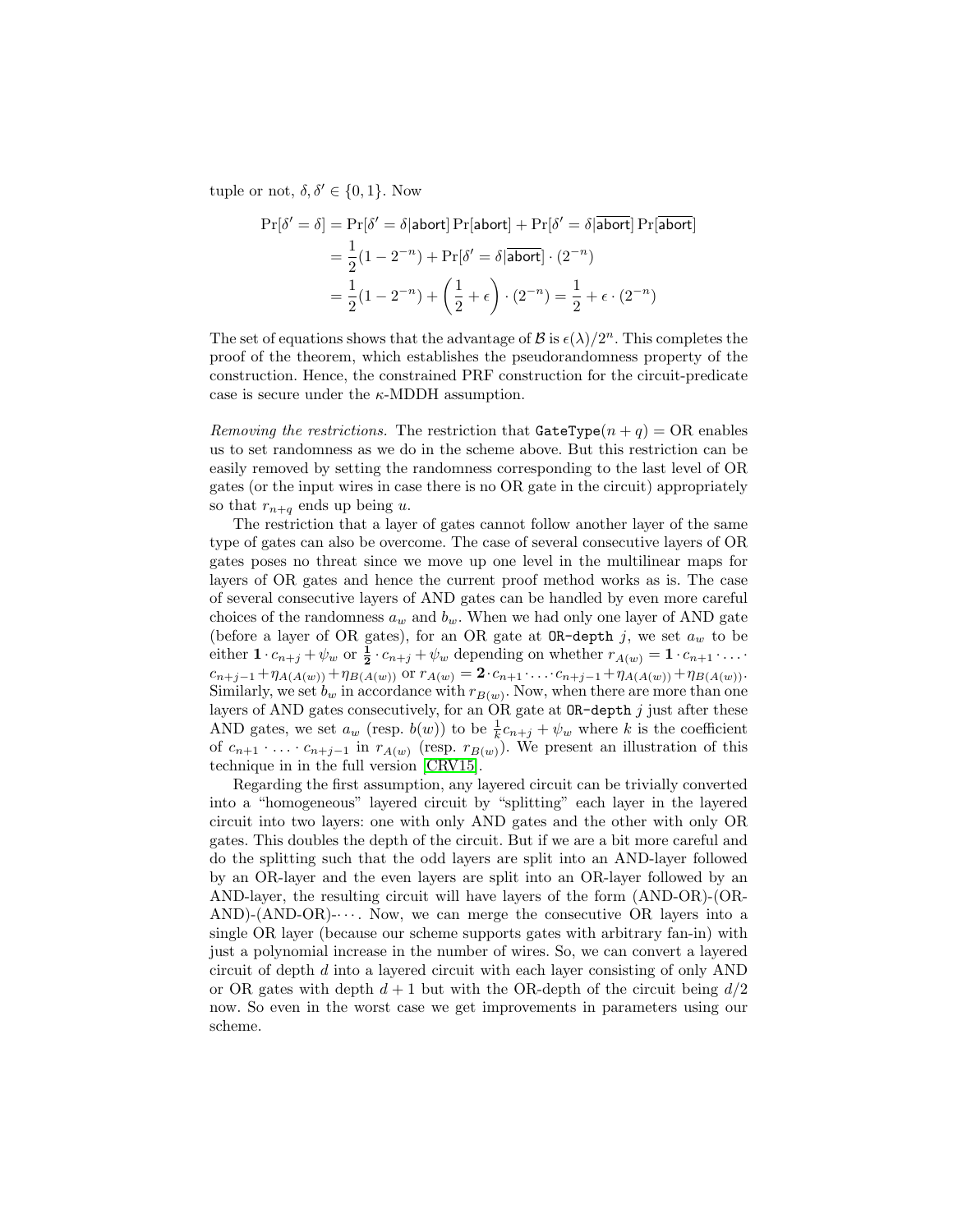# <span id="page-15-0"></span>4 A Free-OR Circuit-predicate Construction

In this section, we show how to construct a constrained random function for polynomial size circuit predicates of a specific form, without giving any keys for the OR gates. Once again, we base our construction on multilinear maps and on the  $\kappa$ -MDDH assumption; however  $\kappa$  in our construction will only depend on  $n$  (the size of the input to the PRF) and now, the AND-depth of the circuit (informally, this is the maximum number of AND gates from input wires to the output wire along any path). Once again, the starting point of our construction is the constrained PRF construction of Boneh and Waters [\[BW13\]](#page-25-0) which is based on the attribute-based encryption construction for circuits [\[GGH](#page-26-1)+13c]. We restrict the class of boolean circuits to be of a specific form. We assume layered circuits and that all gates in a particular layer are of the same type (either AND or OR). We assume that a layer of gates is not followed by another layer of the same type of gates. We also assume that all AND gates have a fanout of  $1^8$  $1^8$ .

We introduce here a "gadget" which we call a "FANOUT-gate". This is done in order to deal with OR gates in the circuit that have a fanout greater than 1. To this end, we assume that a FANOUT-gate is placed just after the OR gate under consideration. We view such OR gates also to have a fanout of 1 and without loss of generality assume that the FANOUT-gate alone has a fanout greater than 1. However, we do not treat the FANOUT-gate while calculating the total depth of the circuit, etc. It is merely a construct which allows us to deal only with OR gates having fanout 1.

#### 4.1 Construction

The setup and the PRF construction is identical to the construction in Section [3.](#page-8-0) We now outline the constrain and evaluate algorithms.

 $F$ .Constrain $(k, f = (n, q, A, B,$  GateType)):

The constrain algorithm takes as input the key  $k$  and a circuit description  $f$ . The circuit has  $n+q$  wires with n input wires, q gates and the wire  $n+q$  designated as the output wire. Assume that all gates have fanout 1 and that FANOUT-gates have been inserted at places where the gates have a fanout greater than 1.

To generate a constrained key  $k_f$ , the key generation algorithm sets  $r_{n+q} = u$ , where we think of the random value  $r_w$  as being associated with the wire w. Hence, in notation, if a gate  $w$  has fanout greater than 1, then, notation-wise,  $r_w$  would have mutliple values: one associated with each of the fanout wires of

<span id="page-15-1"></span>This can always be ensured for circuits that have alternating AND and OR layers. Suppose there is an AND gate with fanout  $\Delta > 1$ . We simply replace it with  $\Delta$  AND gates having the same inputs and now we have ∆ wires with the required output as before. Note that this process would have forced us to make the fanout of gates driving the AND gate to be  $\Delta$  times as large, but since a gate driving an AND gate would only be an OR gate by our imposed circuit structure, this blows up the size of the circuit by only a polynomial factor.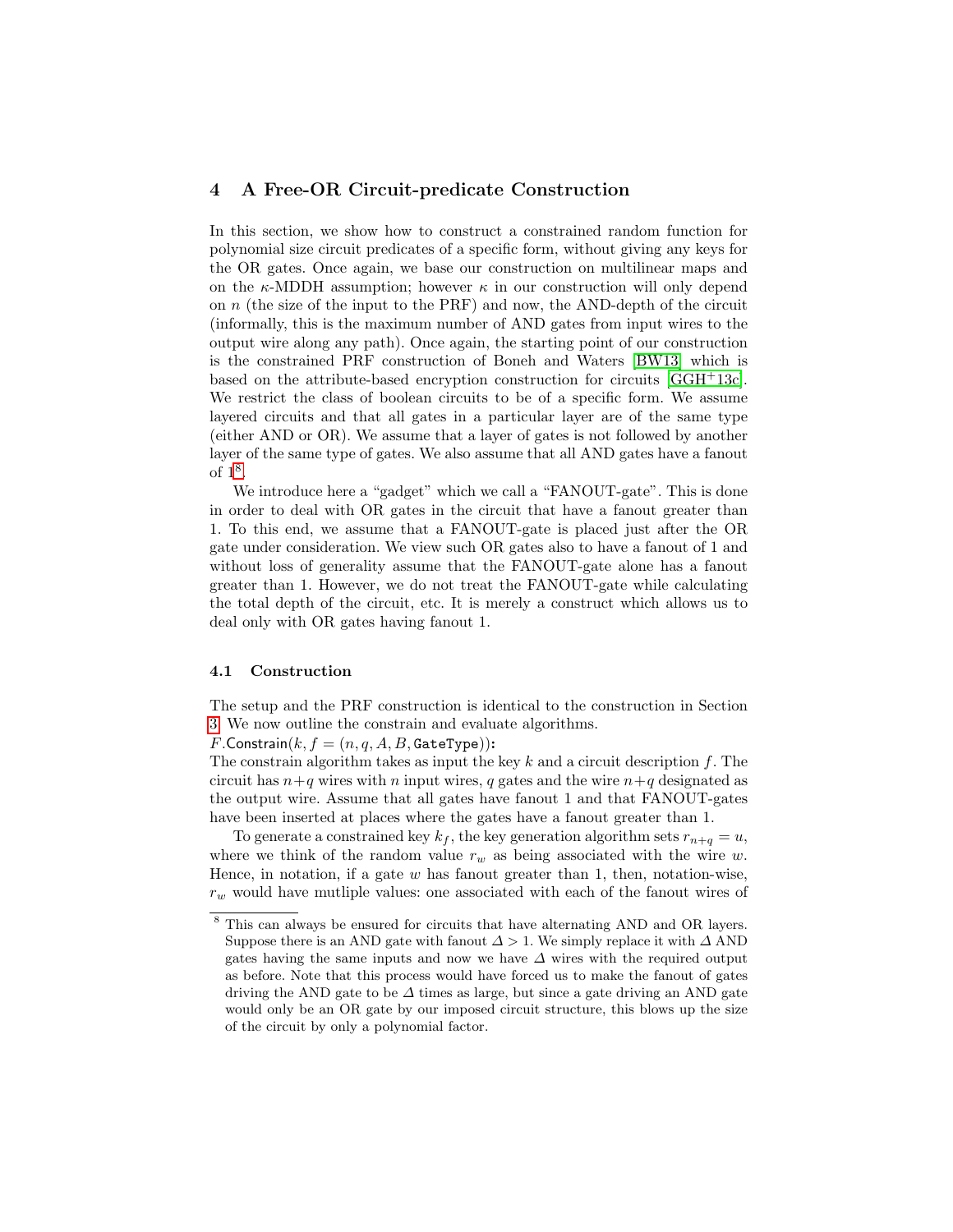the FANOUT-gate and one associated with the wire leading out of the gate  $w$ itself. We introduce notation for the same below.



<span id="page-16-0"></span>Fig. 1. FANOUT-gate

Consider a FANOUT-gate placed after wire  $w$ , as shown in Figure [1.](#page-16-0) We denote by  $r_w^{\mathsf{L}}$  the randomness on the wire going as input to the FANOUTgate (the actual output wire of the gate under consideration) and by  $r_w^{\mathbf{R},i}$  the randomness on the ith fanout wire of the FANOUT-gate (there would be as many of these as the fanout of the gate w), where  $i \in [\Delta]$  and  $\Delta$  is the fanout of the wire w.

We now describe how the randomness for each wire is set. For each  $w \in$  $[n + q] \setminus [n]$ , if GateType $(w) = \text{OR}$ , it sets  $r_{A(w)} = r_{B(w)} = r_w$ , otherwise, it chooses  $r_{A(w)}$  and  $r_{B(w)}$  at random. The case of FANOUT-gates is handled as follows. Note that the above description already takes care of setting randomness on all the fanout wires of the FANOUT-gate. The randomness for the input wire to the FANOUT-gate (the output wire of the gate with fanout greater than 1) is chosen at random. Note that this completely describes how randomness on all wires in the circuit are chosen.

The first part of the constrained key is given out as simply all  $D_{i,\beta}$  for  $i \in [n]$ and  $\beta \in \{0, 1\}$ . Next, the algorithm generates key components. The structure of the key components depends on whether  $w$  is an input wire or an output of an AND gate. For OR gates, we do not need to give out any keys, hence the name Free-OR. But, we also need to give out special key components for the FANOUT-gates. The key components in each case are described below.

#### – Input wire

By convention, if  $w \in [n]$ , then it corresponds to the w-th input. The key component is:

$$
K_w = g^{r_w d_{w,1}}
$$

## – AND gate

Suppose that  $w \in$  Gates and that GateType(w) = AND. In addition, let  $j = \text{AND-depth}(w)$ . The algorithm chooses random  $a_w, b_w \in \mathbb{Z}_p$ . Then, the algorithm creates key components:

$$
K_{w,1}=g^{a_w}, K_{w,2}=g^{b_w}, K_{w,3}=g^{r_w-a_w\cdot r_{A(w)}-b_w\cdot r_{B(w)}}
$$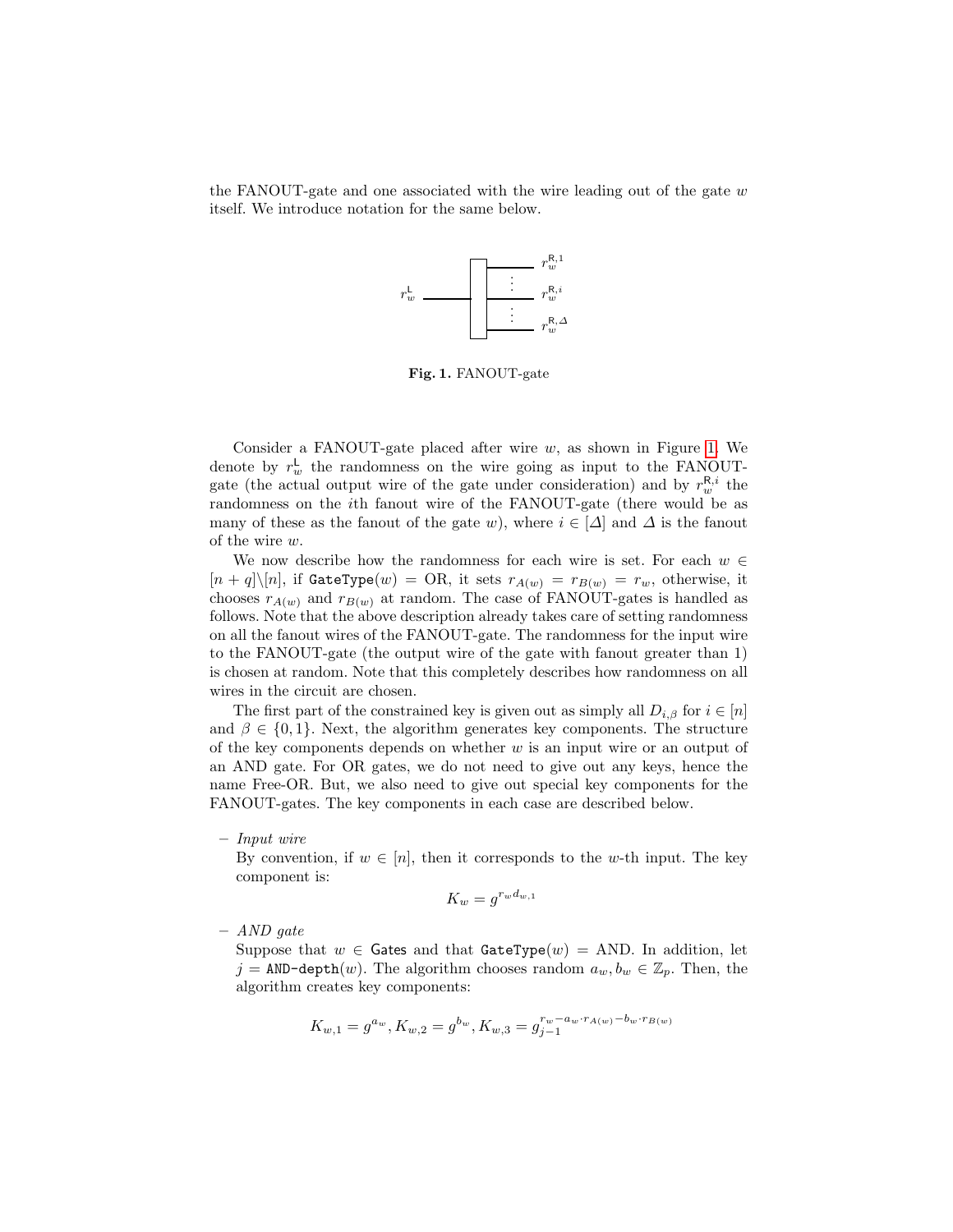#### – FANOUT-gate

Suppose that  $w \in$  Gates, GateType(w) = OR and that the fanout of w is greater than 1. In addition, let  $j = AND-depth(w)$ . In this case, a FANOUTgate would have been placed after w. Let  $r_w^{\mathsf{L}}$  denote the randomness on the wire going as input to the FANOUT-gate (the actual output wire of the gate under consideration) and let  $r_w^{\mathsf{R},i}$  denote the randomness on the *i*<sup>th</sup> fanout wire of the FANOUT-gate (there would be as many of these as the fanout of the gate  $w$ ). The keys given out are:

$$
K_{w,w',i} = g_{j-1}^{(r_w^{\rm R,i}-r_w^{\rm L})}
$$

for all  $i \in [\Delta]$ , where  $\Delta$  is the fanout of the gate w.

The constrained key  $k_f$  consists of all these key components along with  $\{D_{i,\beta}\}\$ for  $i\in[n]$  and  $\beta\in\{0,1\}.$ 

#### $F$ . Evaluate $(k_f, x)$ :

The evaluate algorithm takes as input a constrained key  $k_f$  for the circuit  $f = (n, q, A, B,$  GateType) and an input  $x \in \{0, 1\}^n$ . The algorithm first checks that  $f(x) = 1$ , and if not, it aborts.

Consider the wire w at AND-depth j. If  $f_w(x) = 1$ , then, the algorithm computes  $E_w = g_{n+i-1}^{r_w \prod_{m \in [n]} d_{m,x_m}}$  $\int_{n+j-1}^{w+1} \ln \frac{m}{m}$  If  $f_w(x) = 0$ , then nothing needs to be computed for that wire. The algorithm proceeds iteratively starting with computing  $E_1$  and proceeds, in order, to compute  $E_{n+q}$ . Computing these values in order ensures that the computation on a lower-depth wire that evaluates to 1 will be defined before the computation for a higher-depth wire. Since  $r_{n+q} = u$ ,  $E_{n+q} = g_{n+\ell_{\mathtt{AND}}-1}^{u\prod_{m\in [n]}d_{m,x_m}}$  $n+\ell$ <sub>AND</sub>−1 .

We show how to compute  $E_w$  for all w where  $f_w(x) = 1$ , case-wise, according to whether the wire is an input, an OR gate, an AND gate or a fanout wire of a FANOUT-gate. Define  $D = D(x) = g_n^{\prod_{m \in [n]} d_{m,x_m}}$ , which is computable through n pairing operations.

#### – Input wire

By convention, if  $w \in [n]$ , then it corresponds to the w-th input. Suppose  $f_w(x) = 1$ . Through pairing operations, the algorithm computes  $g_{n-1}^{\prod_{m \in [n] \setminus \{w\}} d_{m,x_m}}$  $\prod_{n=1}^{n}$   $\prod_{m=1}^{n}$   $\binom{n}{m}$  and  $\prod_{m=1}^{n}$  then computes:

$$
E_w = e\left(K_w, g_{n-1}^{\prod_{m \in [n] \setminus \{w\}} d_{m, x_m}}\right) = g_n^{r_w \prod_{m \in [n]} d_{m, x_m}}
$$

– OR gate

Consider a wire  $w \in$  Gates with GateType(w) = OR. The computation is performed if  $f_w(x) = 1$ . Note that in this case, at least one of  $f_{A(w)}(x)$  and  $f_{B(w)}(x)$  must be 1. Hence, we must have been able to evaluate at least one of  $E_{A(w)}$  and  $E_{B(w)}$ . Since, for an OR gate,  $r_{A(w)} = r_{B(w)} = r_w$ , we have  $E_w = E_{A(w)} = E_{B(w)}$ , which can now be computed.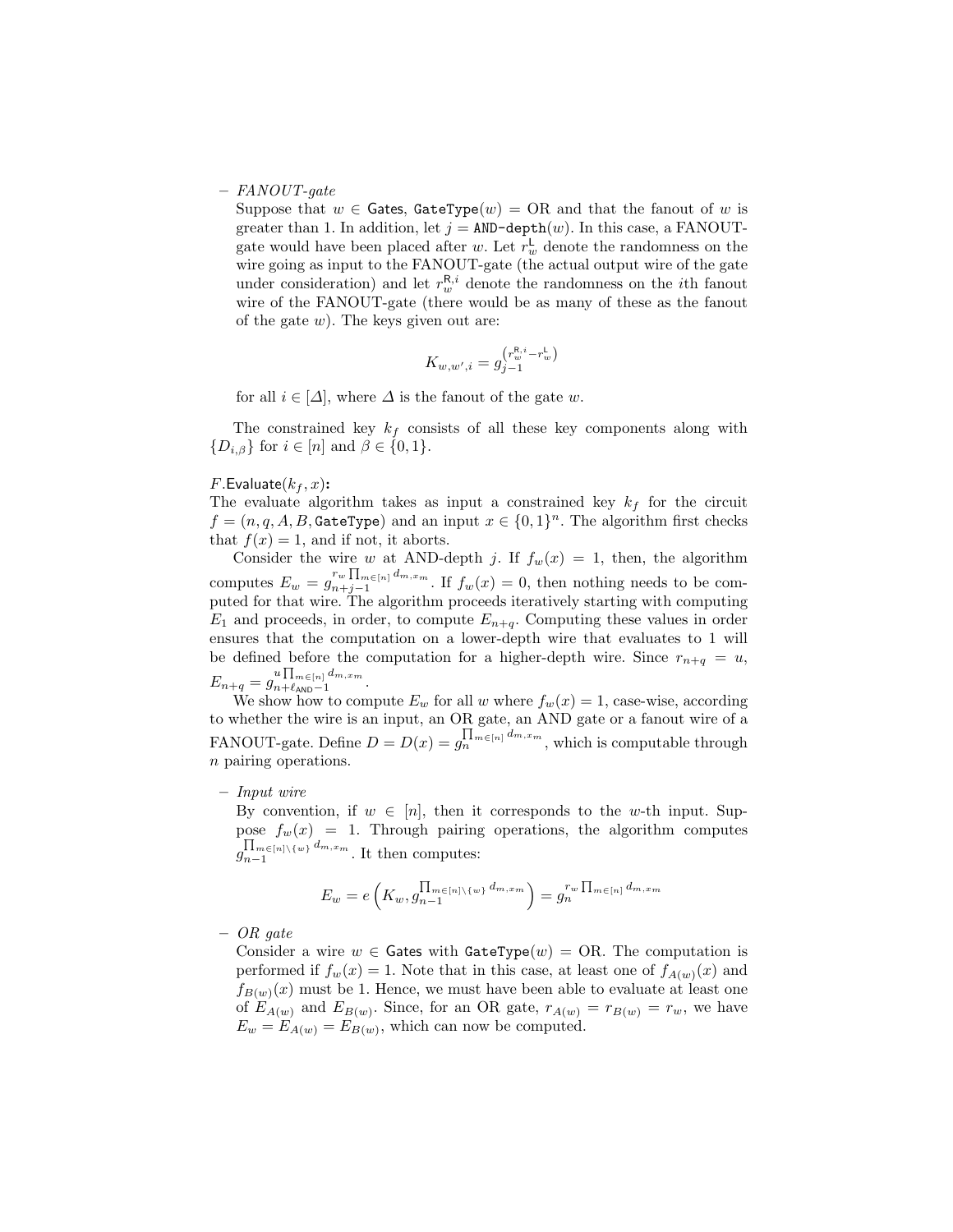– AND gate

Consider a wire  $w \in$  Gates with GateType(w) = AND. In addition, let  $j =$ AND-depth $(w)$ . The computation is performed if  $f_w(x) = 1$ . Note that in this case, both  $f_{A(w)}(x)$  and  $f_{B(w)}(x)$  must be 1. The algorithm computes:

$$
E_w = e(E_{A(w)}, K_{w,1}) \cdot e(E_{B(w)}, K_{w,2}) \cdot e(K_{w,3}, D)
$$
  
=  $e \left( g_{n+j-2}^{r_{A(w)}} \prod_{m \in [n]} d_{m,x_m}, g^{a_w} \right) \cdot e \left( g_{n+j-2}^{r_{B(w)}} \prod_{m \in [n]} d_{m,x_m}, g^{b_w} \right) \cdot e \left( g_{j-1}^{r_{A(w)} - a_w \cdot r_{A(w)} - b_w \cdot r_{B(w)}}, g_n \prod_{m \in [n]} d_{m,x_m} \right)$   
=  $g_{n+j-1}^{r_w} \prod_{m \in [n]} d_{m,x_m}$ 

– FANOUT-gate

Let  $r_w^{\mathsf{L}}$  denote the randomness on the wire going as input to the FANOUTgate (the actual output wire of the gate under consideration) and let  $r_w^{\mathsf{R},i}$ denote the randomness on the ith fanout wire of the FANOUT-gate (there would be as many of these as the fanout of the gate  $w$ ). The computation is performed if  $f_w(x) = 1$ . In coherence with the previous notation, we define the quantities  $E_w^{\mathsf{L}}$  and  $E_w^{\mathsf{R},i}$ . Note that the  $E_w^{\mathsf{L}}$  would have been computed. It then computes:

$$
E^{\mathsf{R},i}_w=e\left(K_{w,w',i},D\right)\cdot E^{\mathsf{L}}_w=g_{n+j-1}^{r_w^{ \mathsf{R},i}\prod_{m\in [n]}d_{m,x_m}}
$$

The procedures above are evaluated in order for all w for which  $f_w(x) = 1$ . Thus, the algorithm computes  $E_{n+q} = g_{n+\ell-1}^{u \prod_{m \in [n]} d_{m,x_m}} = F(k, x)$ .

# <span id="page-18-0"></span>5 Combining the Free-AND and Free-OR Techniques

In this section, we show that for the case of  $\mathbf{NC}^1$ , we can indeed combine the Free-AND and Free-OR techniques to obtain a construction that has Free-ANDs and Free-ORs. While the main reason that the technique works is that for  $NC<sup>1</sup>$ circuits we can consider only boolean formulas, proving that our construction is secure is non-trivial (and different from the case of ABE).

# <span id="page-18-1"></span>5.1 An  $NC^1$ -predicate Construction

We construct a constrained PRF for arbitrary  $NC<sup>1</sup>$  circuit predicates, without giving any keys for AND as well as OR gates. Again, we base our construction on the  $\kappa$ -MDDH assumption; however  $\kappa$  in our construction will only depend on  $n$  (the size of the input to the PRF) and **not** on the circuit in any way. We will be dealing with circuits of the form described in Section [2.3.](#page-7-1)

## 5.2 Construction

 $F$ .Setup $(1^{\lambda}, 1^n)$ :

The setup algorithm that defines the master secret key and the PRF is identical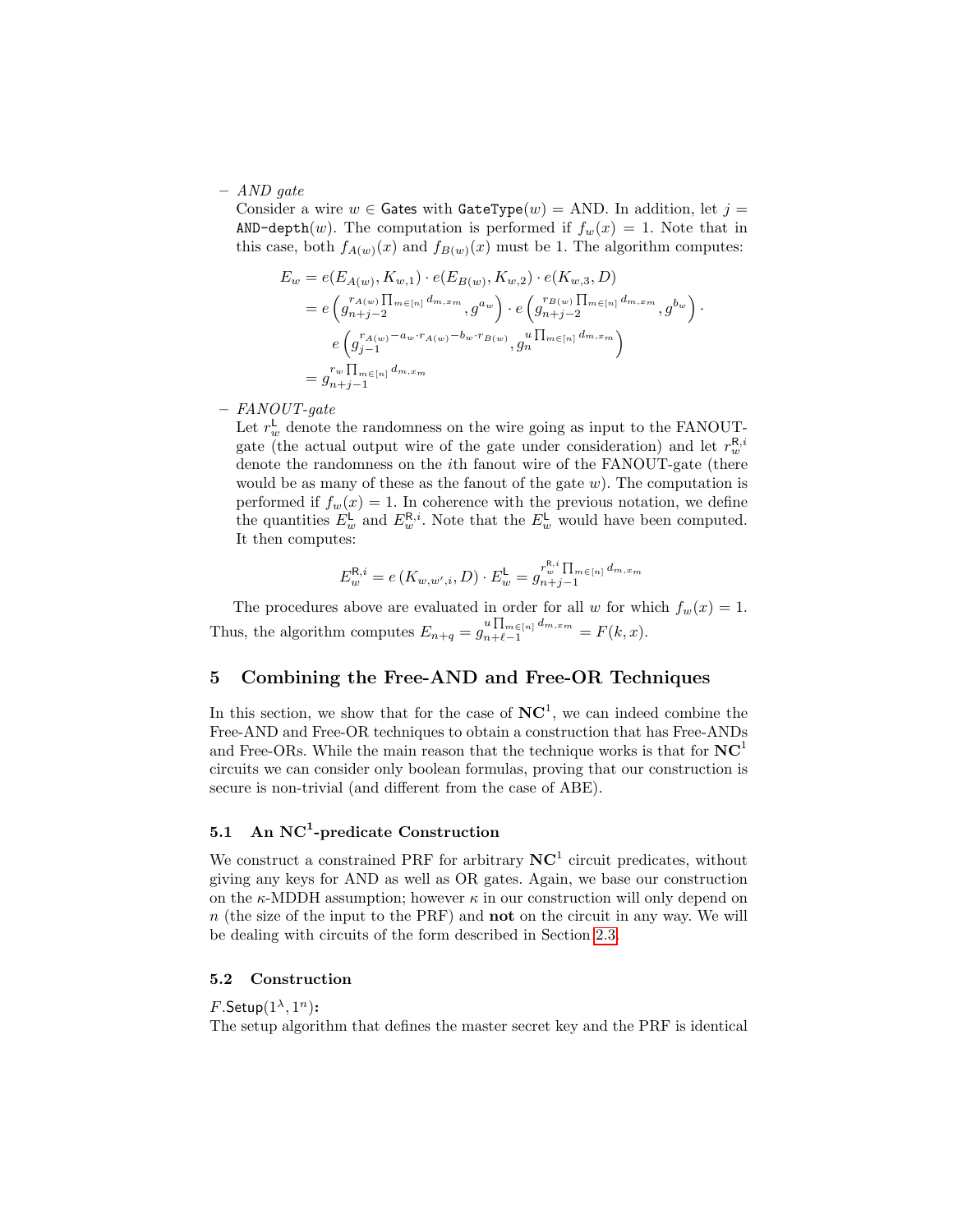to the setup algorithm from Section [3](#page-8-0) with  $\kappa = n$  instead of  $n + \ell_{OR} - 1$ .

#### $F$ .Constrain $(k, f = (n, q, A, B,$  GateType)):

The algorithm sets  $r_{n+q} = u$ . For each  $w \in [n+q] \setminus [n]$ , if GateType $(w) = \text{OR}$ , it sets  $r_{A(w)} = r_{B(w)} = r_w$ , otherwise, it chooses  $r_{A(w)}$  at random and sets  $r_{B(w)} = r_w - r_{A(w)}$ . Since the fanout of all gates is 1, for any wire  $w \in [n+q] \setminus [n]$ ,  $r_w$  would have been uniquely set. However, since the same inputs may be re-used in multiple gates, for any wire  $w \in [n]$ ,  $r_w$  may have multiple values (as many as the fanout of the input wire), i.e., different randomness values for each use of the input wire (to different gates). Note that this procedure sets randomness on all wires in the circuit. The first part of the constrained key  $(k_f)$  is given out as simply all  $D_{i,\beta}$  for  $i \in [n]$  and  $\beta \in \{0,1\}$ . The remaining key components are:  $K_{w,i} = g^{r_{w,i}d_{w,1}}, \forall i \in [\Delta],$  where  $\Delta$  is the fanout of the input wire w.

## $F$ . Evaluate $(k_f, x)$ :

The evaluate algorithm takes as input a constrained key  $k_f$  and an input  $x \in \{0,1\}^n$ . The algorithm first checks that  $f(x) = 1$ , and if not, it aborts. Consider the wire w. If  $f_w(x) = 1$ , then, we show how to compute<sup>[9](#page-19-0)</sup>  $E_w = g_n^{r_w \prod_{m \in [n]} d_{m,x_m}}$ , case-wise, according to whether the wire is an input, an OR gate or an AND gate.

- Input wire. Through pairing operations, compute  $\int_{n-1}^{\prod_{m\in[n]\setminus\{w\}}d_{m,x_m}}$  $\prod_{n=1}^{\lfloor n \rfloor \leq m \leq m, x_m}$ . Then compute:  $E_{w,i} = e\left(K_{w,i}, g_{n-1}^{\prod_{m \in [n] \setminus \{w\}} d_{m,x_m}}\right)$  $\left(\prod_{m\in [n]\setminus\{w\}}d_{m,x_m}\right) \ =\ g_n^{r_{w,i}}\prod_{m\in [n]}d_{m,x_m} \forall i\ \in\ [\Delta],$ where  $\Delta$  is the fanout of the input wire w.
- OR gate. In this case, at least one of  $f_{A(w)}(x)$  and  $f_{B(w)}(x)$  must be 1. Hence, we can evaluate at least one of  $E_{A(w)}$  and  $E_{B(w)}$ . Since, for an OR gate,  $r_{A(w)} = r_{B(w)} = r_w$ ,  $E_w = E_{A(w)} = E_{B(w)}$ , can now be computed.
- AND gate. In this case,  $f_{A(w)}(x) = f_{B(w)}(x) = 1$ . The algorithm computes:

$$
E_w = E_{A(w)} \cdot E_{B(w)} = g_n^{r_{A(w)}} \Pi_{m \in [n]} \, d_{m,x_m} \cdot g_n^{r_{B(w)}} \Pi_{m \in [n]} \, d_{m,x_m} = g_n^{r_w} \Pi_{m \in [n]} \, d_{m,x_m}
$$

The procedures above are evaluated, in order, for all w for which  $f_w(x) = 1$ . Thus, the algorithm computes  $E_{n+q} = g_n^{u \prod_{m \in [n]} d_{m,x_m}} = F(k, x)$ .

# 5.3 Proof of Pseudorandomness

The correctness of the constrained PRF is verifiable in a straightforward manner. To show pseudorandomness, given an algorithm  $A$  that breaks security of the constrained PRF, we will construct algorithm  $\beta$  that breaks security of the  $\kappa = n-\text{MDDH}$  assumption. B receives a  $\kappa-\text{MDDH}$  challenge consisting of the

<span id="page-19-0"></span><sup>&</sup>lt;sup>9</sup> For input wires  $w \in [n]$ , we have  $E_{w,i} = g_n^{r_{w,i} \prod_{m \in [n]} d_{m,x_m}}$  for all  $i \in [\Delta]$ , where  $\Delta$  is the fanout of the input wire w. This feature has been present in our Free-OR construction as well. We pay attention to it specifically in this construction because of the absence of fanout for any wire other than the input wires.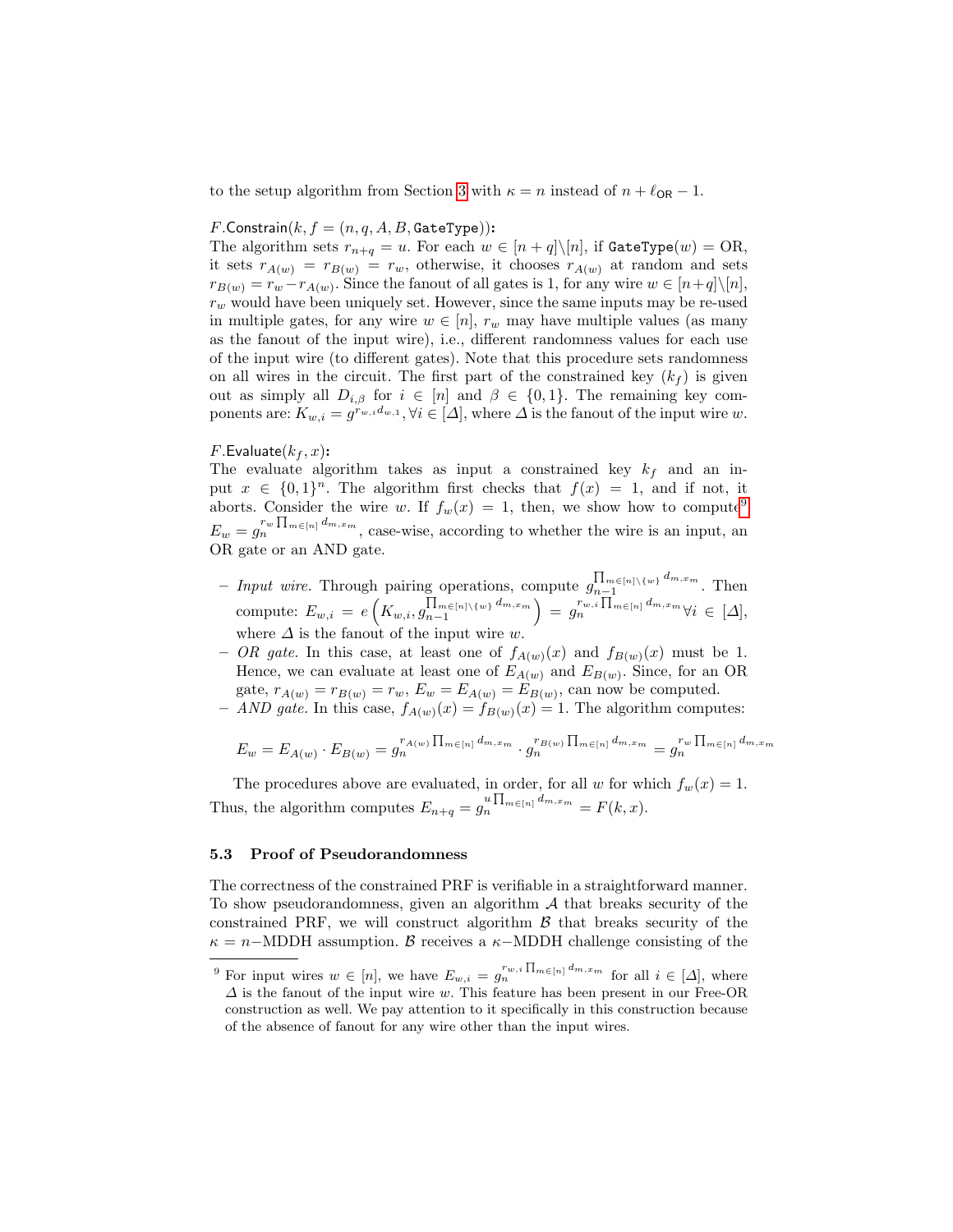group sequence description  $\mathbb{G}$  and  $g = g_1, g^{c_1}, \ldots, g^{c_{\kappa+1}}$  along with T, where T is either  $g_{\kappa}^{\prod_{m \in [\kappa+1]} c_m}$  or a random group element in  $\mathbb{G}_{\kappa}$ . The security proof is in the selective security model (where the adversary commits to the challenge input x <sup>∗</sup> at the beginning of the game). To get full security, the proof will use the standard complexity leveraging technique of guessing the challenge  $x^*$ ; this guess will cause a loss of a  $1/2^n$ -factor in the reduction. We formally show:

**Theorem 2.** If there exists a PPT adversary  $A$  that breaks the pseudorandomness property of our  $\mathbf{NC}^1$ -predicate construction for n-bit inputs with advantage  $\epsilon(\lambda)$ , then there exists a PPT algorithm B that breaks the  $\kappa = n-Multilinear$ Decisional Diffie-Hellman assumption with advantage  $\epsilon(\lambda)/2^n$ .

*Proof.* The algorithm B first receives a  $\kappa = n-\text{MDDH}$  challenge consisting of the group sequence description  $\mathbb{G}$  and  $g = g_1, g^{c_1}, \ldots, g^{c_{\kappa+1}}$  along with T, where T is either  $g_{\kappa}^{\prod_{m \in [\kappa+1]} c_m}$  or a random group element in  $\mathbb{G}_{\kappa}$ .

## Setup:

It chooses an  $x^* \in \{0,1\}^n$  uniformly at random. Next, it chooses random  $z_1, \ldots, z_n \in \mathbb{Z}_p$  and sets  $D_{m,\beta} = g^{c_m}$  if  $x_m^* = \beta$  and  $g^{z_m}$  otherwise, for  $m \in [n]$ and  $\beta \in \{0,1\}$ . It then implicitly sets  $u = c_{n+1}$ . The setup is executed as in the construction.

## Constrain:

Suppose a query is made for a secret key for a circuit  $f = (n, q, A, B,$  GateType). If  $f(x^*) = 1$ , then  $\beta$  aborts.

Otherwise,  $\beta$  sets the randomness on each wire in the circuit in the following way. It sets, for the output wire  $w = n + q$ ,  $r_w = u = c_{n+1}$ . For each  $w \in [n+q] \backslash [n]$ , if GateType $(w) = \text{OR}$ , it sets  $r_{A(w)} = r_{B(w)} = r_w$ . Suppose  $\texttt{GateType}(w) = \text{AND. If } f_w(x^*) = 1 \text{, then } f_{A(w)}(x^*) = f_{B(w)}(x^*) = 1 \text{ and } \mathcal{B}$ chooses  $r_{A(w)}$  at random and sets  $r_{B(w)} = r_w - r_{A(w)}$ . Suppose  $f_w(x^*) = 0$ . Then we know that at least one of  $f_{A(w)}(x^*)$  and  $f_{B(w)}(x^*)$  must be zero. If  $f_{A(w)}(x^*)=0$ , it chooses  $r_{B(w)}$  at random and sets  $r_{A(w)}=r_w-r_{B(w)}$ , while if  $f_{A(w)}(x^*) = 1$  and hence  $f_{B(w)}(x^*) = 0$ , it chooses  $r_{A(w)}$  at random and sets  $r_{B(w)} = r_w - r_{A(w)}$ . As we shall see later, such a choice of randomness is critical for the security proof. Since the fanout of all gates is 1, for any wire  $w \in [n+q] \setminus [n]$ ,  $r_w$  would have been uniquely set. However, since the same inputs may be re-used in multiple gates, for any wire  $w \in [n]$ ,  $r_w$  may have multiple values (as many as the fanout of the input wire), i.e., different randomness values for each use of the input wire (to different gates), which we denote by  $r_{w,i}$  for all  $i \in [\Delta]$ , where  $\Delta$  is the fanout of the input wire w. Note that this procedure sets randomness on all wires in the circuit.

To show that  $\beta$  can indeed compute all the key components, our proof will follow a similar structure to the Free-OR case (Section [4\)](#page-15-0). We shall prove that for all wires in the circuit,  $\mathcal{B}$  can compute  $g^{r_w}$ . To prove this, we shall prove the above statement, both when the wire w is such that  $f_w(x^*) = 1$  (Lemma [2\)](#page-21-0), and when the wire w is such that  $f_w(x^*) = 0$  (Lemma [3\)](#page-21-1). To prove Lemma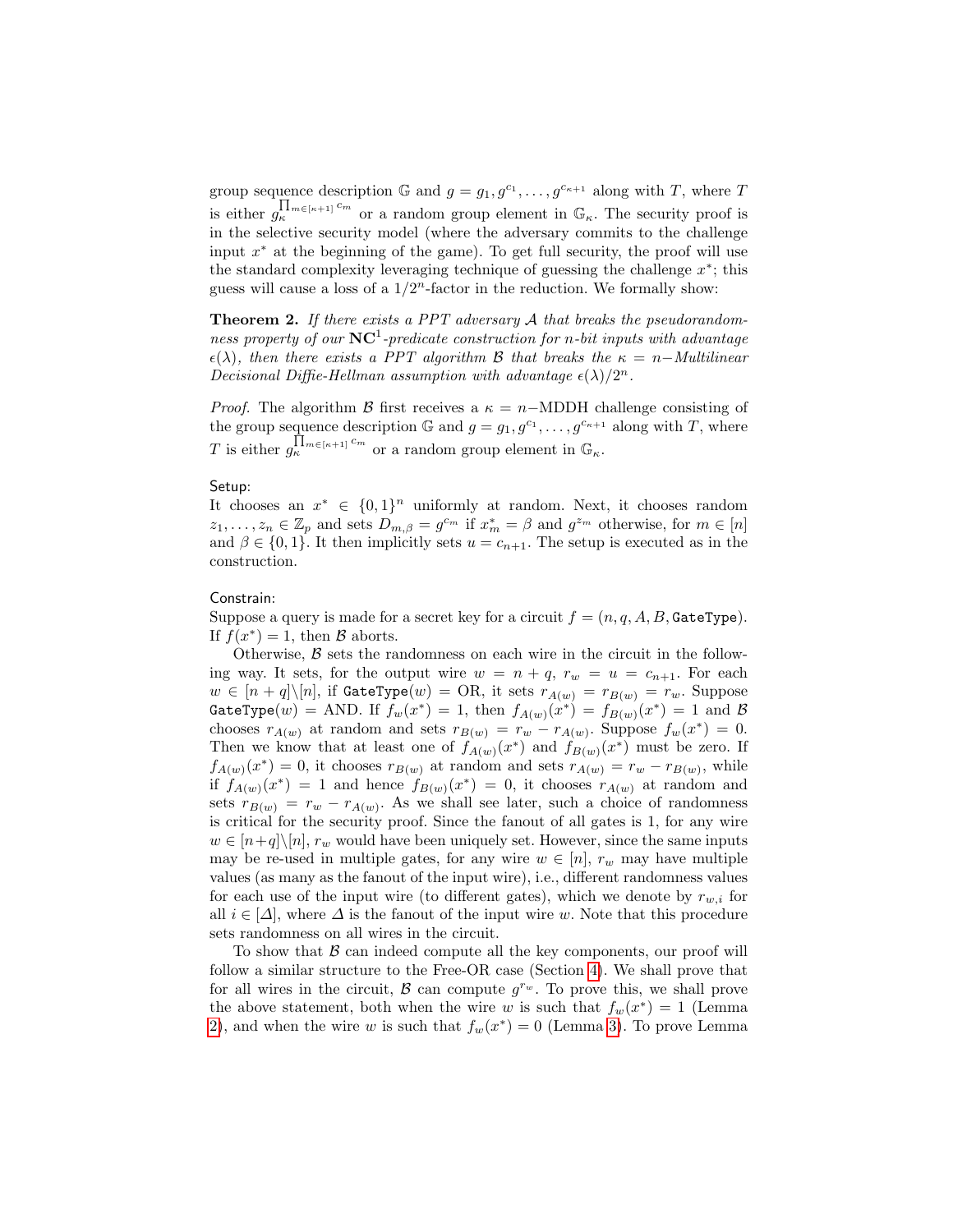[2,](#page-21-0) we shall first prove the following fact (Lemma [1\)](#page-21-2): consider all wires in the circuit that evaluate to 1 on  $x^*$  and consider those wires among these that have maximum total depth; then, these wires must all be input wires to AND gates.

<span id="page-21-2"></span>Lemma 1. Define:

$$
- S_1 = \{ w : w \in [n+q] \land f_w(x^*) = 1 \}
$$
  
- S<sub>1</sub><sup>max-tot-depth</sup> =  $\{ w : w \in S_1 \land \text{tot-depth}(w) \ge \text{tot-depth}(w') \lor w' \in S_1 \}$ 

Then w is an input wire to an AND gate  $\forall w \in S_1^{\text{max-tot-depth}}$ .

*Proof.* This fact is very easy to easy. Clearly,  $w \neq n+q$ , since  $f_{n+q}(x^*) = 0$  while  $f_w(x^*) = 1$ . Hence there exist layers of gates after the one containing w. Suppose w is an input wire to an OR gate. Since  $f_w(x^*) = 1$ , for some OR gate w' in the next layer of gates,  $f_{w'}(x^*) = 1$ . Hence,  $\exists w' \in S_1$  such that  $\text{tot-depth}(w) <$ tot-depth $(w')$  which contradicts the fact that  $w \in S_1^{\text{max-tot-depth}}$ .

<span id="page-21-0"></span>**Lemma 2.** For any wire  $w \in [n+q]$ , if  $f_w(x^*) = 1$ , then  $r_w$  is known.

Proof. We prove this by observing the randomness we have set on each wire, from the output wire to the input wires. From Lemma [1,](#page-21-2) we know that the first such wire we would see would be an input to an AND gate. For an input wire  $A(w)$ , of an AND gate, satisfying  $f_{A(w)}(x^*) = 1$ , first consider the case when  $f_w(x^*) = 1^{10}$  $f_w(x^*) = 1^{10}$  $f_w(x^*) = 1^{10}$ . In this case, B explicitly chooses all random values associated with this gate and hence B chose  $r_{A(w)}$ . When  $f_w(x^*) = 0$ , note that B carefully chose the randomness on the input wires which may potentially evaluate to 1 on  $x^*$  at random (and set the value on the other input wire  $B(w)$  based on this). Hence, if  $f_{A(w)}(x^*) = 1$ ,  $r_{A(w)}$  is known to  $B$ . This forms the base case for the induction. Now, consider any other wire  $A(w)$  such that  $f_{A(w)} = 1$ . Now, if  $A(w)$  were an input to an AND gate, then by the same argument as above,  $r_{A(w)}$  is known to B. Suppose,  $A(w)$  were an input to an OR gate w and  $f_{A(w)}(x^*) = 1$ , then  $f_w(x^*) = 1$ . By the induction hypothesis,  $r_w$  is known. We know that since w is an OR gate,  $r_{A(w)} = r_w$  and hence  $r_{A(w)}$  is known. This completes the proof.

<span id="page-21-1"></span>**Lemma 3.** For any wire  $w \in [n+q]$ , if  $f_w(x^*) = 0$ , then  $g^{rw}$  is known.

Proof. We can prove this by observing the randomness we have set on each wire, from the output wire to the input wires. The statement is true for the output wire  $w = n + q$ , since  $g^{c_{n+1}}$  is known. This forms the base case. We can now argue inductively.

- Case 1: If w is an input to an OR gate w', then  $r_w = r_{w'}$ . If  $f_{w'}(x^*) = 1$ , then by Lemma [2,](#page-21-0)  $r_{w'}$  is known and hence  $g^{r_w}$  is known. If  $f_{w'}(x^*) = 0$ , then by the induction hypothesis,  $g^{r_{w'}}$  is known and hence  $g^{r_{w}}$  is known.

<span id="page-21-3"></span><sup>&</sup>lt;sup>10</sup> It is true that the first such wire when we go from output to input level would be an AND gate with  $f_w(x^*) = 0$ . However, the discussion on the case of  $f_w(x^*) = 1$  is more a general one for all AND gates in the circuit.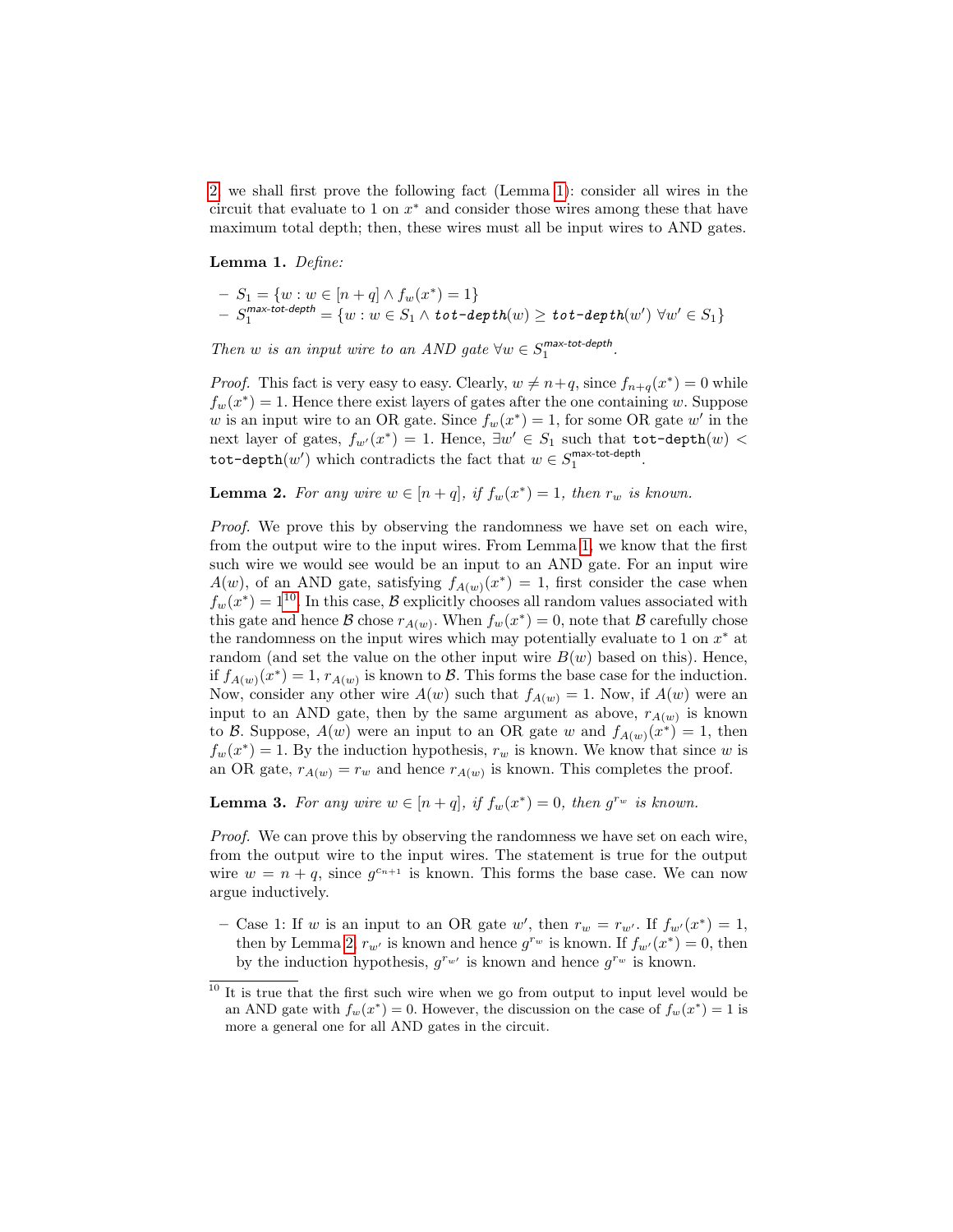- Case 2: If w is an input to an AND gate w', then  $f_{w'}(x^*) = 0$ . Now, by the induction hypothesis,  $g^{r_{w'}}$  is known. If  $w = A(w')$ , then  $r_{B(w')}$  was chosen at random and is known, and hence  $g^{r_w} = g^{r_{w'}-r_{B(w')}}$  is known. Suppose  $w = B(w')$ . If  $f_{A(w')}(x^*) = 0$ ,  $r_w$  was chosen at random and is known, and hence  $g^{r_w}$  is known. If  $f_{A(w')}(x^*) = 1$ , then  $r_{A(w')}$  was chosen at random and is known, and hence  $g^{r_w} = g^{r_{w'} - r_{A(w')}}$  is known.

Finally, B generates key components for input wires  $w \in [n]$ . By convention, if  $w \in [n]$ , then it corresponds to the w-th input. If  $x_w^* = 1$ , then  $r_{w,i}$  is known, from Lemma [2,](#page-21-0) for all  $i \in [\Delta]$ , where  $\Delta$  is the fanout of the input wire w. The key components are:  $K_{w,i} = (D_{w,1})^{r_{w,i}} = g^{r_{w,i}d_{w,1}}$ , for all  $i \in [\Delta]$ . If  $x_w^* = 0$ , then  $g^{r_{w,i}}$  is known, from Lemma [3,](#page-21-1) for all  $i \in [\Delta]$ . The key components are:  $K_{w,i} = (g^{r_{w,i}})^{z_w} = g^{r_{w,i}d_{w,1}},$  for all  $i \in [\Delta].$ 

## Evaluate:

Suppose a query is made for a secret key for an input  $x \in \{0,1\}^n$ . If  $x = x^*$ , then B aborts. Otherwise, B identifies an arbitrary t such that  $x_t \neq x_t^*$ . Through pairing of  $D_{m,x_m} \forall m \in [n] \setminus \{t\}$ , it computes  $g_{n-1}^{\prod_{m \in [n] \setminus \{t\}} d_{m,x_m}}$  $n-1$ and raises it to  $d_{t,x_t} = z_t$  to get  $H = g_{n-1}^{\prod_{m \in [n]} d_{m,x_m}}$  $\prod_{n=1}^{\text{Im}\in[n]}$  and  $x_m$ . Finally, it computes  $H' = e(U, H) = g_n^{u \prod_{m \in [n]} d_{m,x_m}} = F(k, x)$  and outputs it. Eventually, A will issue a challenge input  $\tilde{x}$ . If  $\tilde{x} = x^*$ ,  $\tilde{B}$  will return the value T and output the same bit as A does as its guess. If  $\tilde{x} \neq x^*$ , B outputs a random bit as its guess.

This completes the description of the adversary  $\mathcal{B}$ . We first note that in the case where  $T$  is part of a MDDH tuple, the real game and game executed by  $\beta$ have the identical distribution. Secondly, in both cases (i.e., whether or not  $T$  is part of the MDDH tuple), as long as  $\beta$  does not abort, once again, the real game and game executed by  $\beta$  have the identical distribution, except for the output of  $\mathcal{B}$  on the challenge query  $x^*$ . Similar to the analysis in Section [3,](#page-8-0) the probability that B's guess was correct can be shown to be  $\epsilon(\lambda)/2^n$ .

# <span id="page-22-0"></span>6 From Bit-fixing PRFs to NC<sup>1</sup> PRFs

In this section, we show that from any constrained PRF scheme supporting bit-fixing predicates that has certain additive homomorphic properties (let this be  $F_{\text{bf}}$ ), we can construct a constrained PRF scheme supporting  $NC^1$  circuit predicates  $(F_{NC1})$  in a black-box manner. We will be dealing with circuits of the form described in Section [2.3.](#page-7-1) It is sufficient if the PRF is able to fix a single bit to just one of the possibilities (i.e., either fixing the bits only to 0 or only to 1). The homomorphic properties that we require from the bit-fixing scheme are:

1. The PRF must have an additive key-homomorphism property. In other words, there exists a public algorithm  $\mathsf{F}_{\mathsf{bf}}$ .KeyEval, such that, for all  $k_1, k_2 \in$ K,  $F_{\text{bf}}$ .KeyEval outputs  $F_{\text{bf}}(k_1 + k_2, x)$  on inputs  $F_{\text{bf}}(k_1, x)$  and  $F_{\text{bf}}(k_2, x)$ .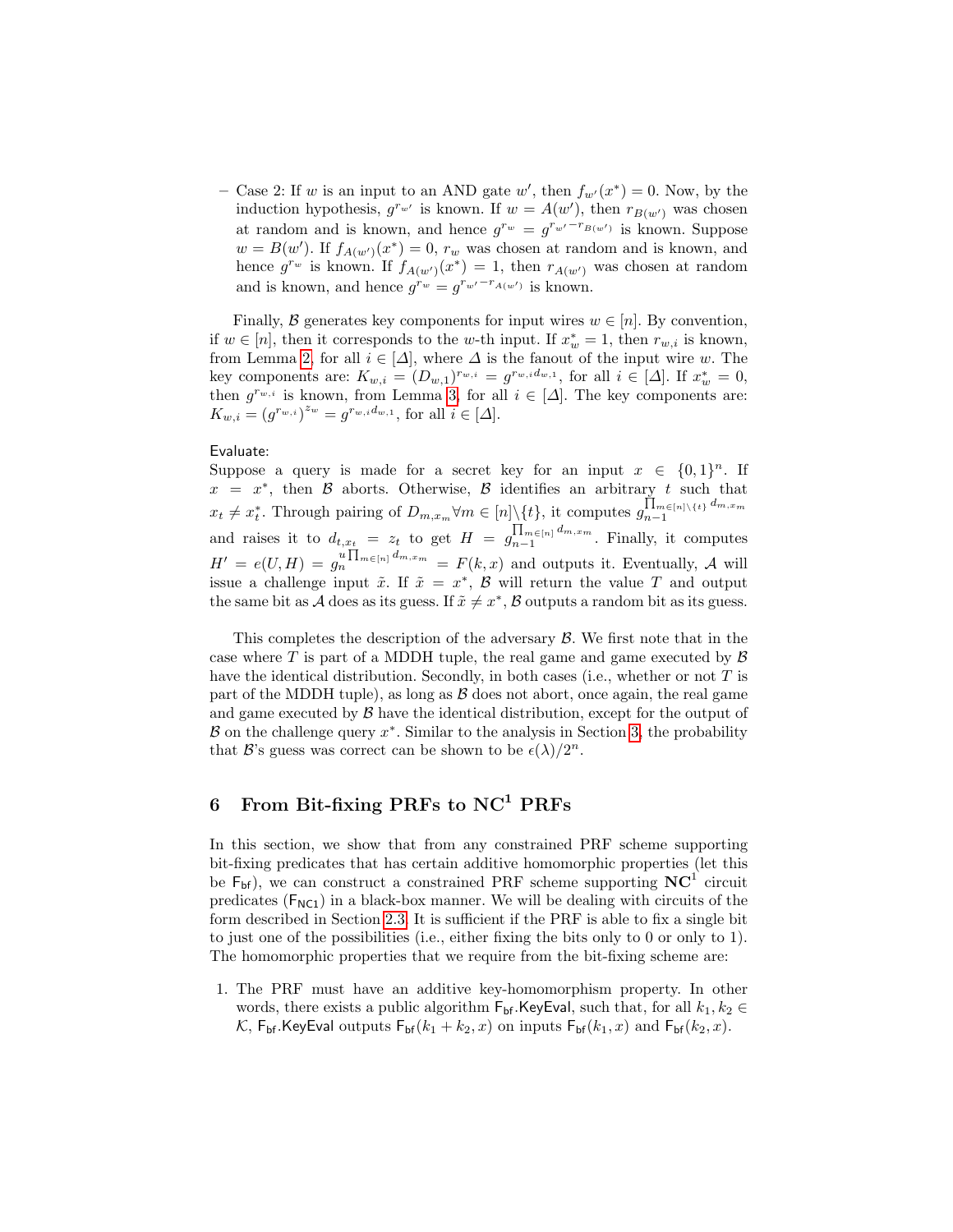2. Let  $F_{\text{bf}}$ . Constrain $(k, i)$  be the constrain algorithm that takes in a key and the position of the bit to be fixed to  $1<sup>11</sup>$  $1<sup>11</sup>$  $1<sup>11</sup>$  An additive key-homomorphism property should also exist among the constrained keys, that is, there exists a public algorithm,  $\mathsf{F}_{\mathsf{bf}}$ .AddKeys, such that<sup>[12](#page-23-1)</sup>, for all  $k_1, k_2 \in \mathcal{K}$  and index *i*,

 $F_{\text{bf}}$ .AddKeys $(F_{\text{bf}}$ .Constrain $(k_1, i)$ ,  $F_{\text{bf}}$ .Constrain $(k_2, i)$ ) =  $F_{\text{bf}}$ .Constrain $(k_1+k_2, i)$ 

## 6.1 Construction

We follow the same template as in our  $NC<sup>1</sup>$ -predicate construction in Section [5.1.](#page-18-1) We observe that the component  $K_{w,i}$  at the input level can be replaced with a constrained key from any bit-fixing scheme which satisfies the properties mentioned above.  $F_{bf}$ ,  $F_{NC1}$  denote the bit-fixing and  $NC<sup>1</sup>$  schemes respectively.

 $\mathsf{F}_{\mathsf{NC1}}.\mathsf{Setup}(1^{\lambda},1^n)$ :

The setup algorithm runs  $F_{\text{bf}}$ . Setup $(1^{\lambda}, 1^n)$  to get the PRF  $F_{\text{bf}}$  and key k. It sets the key as k. The keyed pseudo-random function is defined as  $F_{\text{bf}}(k, x)$ .

 $F_{NC1}$ . Constrain $(k, f = (n, q, A, B,$  GateType)):

The constrain algorithm sets up randomness on the wires of the circuit using the procedure in the construction in Section [5.1](#page-18-1) and computes key components for the input wires as  $K_w = \mathsf{F}_{\sf bf}$ . Constrain $(r_w, w)^{13}$  $(r_w, w)^{13}$  $(r_w, w)^{13}$ . The constrained key  $k_f$ consists of all these key components.

#### $F_{NC1}$ . Evaluate $(k_f, x)$ :

The algorithm first checks that  $f(x) = 1$ , and if not, it aborts. As in the construction in Section [5.1,](#page-18-1) for every wire w, if  $f_w(x) = 1$ , then, the algorithm computes  $F_{bf}(r_w, x)$ . The algorithm proceeds iteratively and computes  $F_{\text{bf}(r_{n+q}, x) = F_{\text{bf}}(k, x)$ .  $F_{\text{bf}(r_w, x)}$  can be computed, case-wise, according to whether the wire is an input, an OR gate or an AND gate.

– Input wire

If  $f_w(x) = 1$ , it computes  $F_{\text{bf}}(r_w, x) = F_{\text{bf}}$ . Eval $(K_w, x)$ . – OR gate

If  $f_w(x) = 1$ , at least one of  $f_{A(w)}(x)$  and  $f_{B(w)}(x)$  must be 1. Hence, we must have been able to evaluate at least one of  $F_{\text{bf}}(r_{A(w)}, x)$  and  $F_{\text{bf}}(r_{B(w)}, x)$ . Since,  $r_{A(w)} = r_{B(w)} = r_w$ ,  $F_{bf}(r_w, x) = F_{bf}(r_{A(w)}, x) = F_{bf}(r_{B(w)}, x)$ , which can be computed.

– AND gate

If  $f_w(x) = 1$ ,  $f_{A(w)}(x) = f_{B(w)}(x) = 1$ . Hence, we must have been able

<span id="page-23-1"></span><span id="page-23-0"></span> $11$  By symmetry, the construction also works if the constrain algorithm fixes a bit to 0. <sup>12</sup> We note here that  $F_{bf}$ . Constrain $(k, i)$  could, in general, be a randomized algorithm

and in this case, we require the distributions on the left and the right of the equality to be computationally indistinguishable. For ease of exposition, we assume that  $F_{\text{bf}}$ .Constrain $(k, i)$  is deterministic and state our results accordingly.

<span id="page-23-2"></span> $13$  As in Section [5.1,](#page-18-1) the fanout of the input wires can be easily incorporated.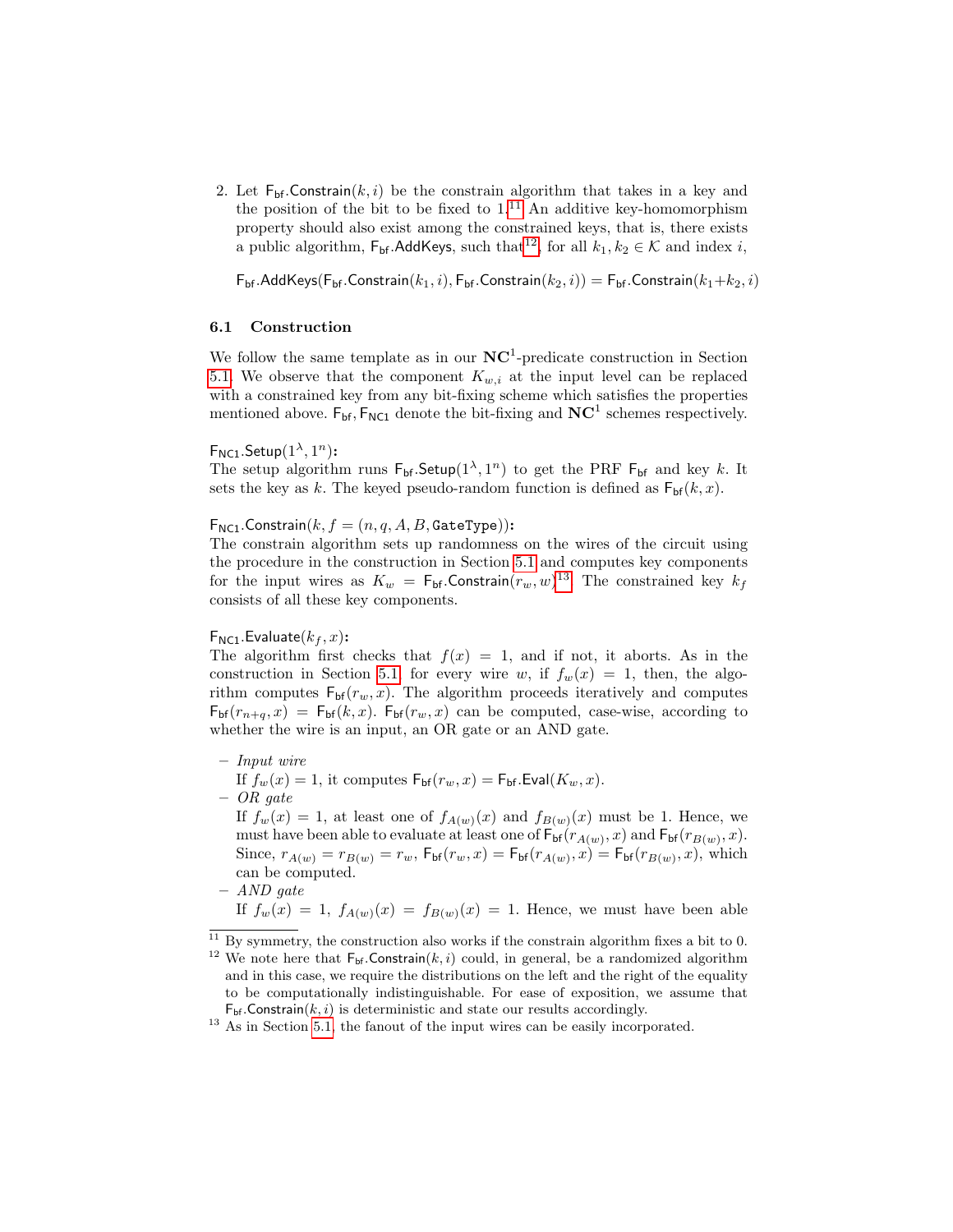to evaluate both  $\mathsf{F}_{\mathsf{bf}}(r_{A(w)}, x)$  and  $\mathsf{F}_{\mathsf{bf}}(r_{B(w)}, x)$ . The algorithm computes  $F_{\sf bf}(r_w, x) = F_{\sf bf}$ .KeyEval( $F_{\sf bf}(r_{A(w)}, x)$ ,  $F_{\sf bf}(r_{B(w)}x)$ ), since,  $r_{A(w)} + r_{B(w)} =$  $r_w.$ 

The procedures above are evaluated, in order, for all w for which  $f_w(x) = 1$ . Thus, the algorithm computes  $F_{\text{bf}}(r_{n+q}, x) = F_{\text{bf}}(k, x)$ .

#### 6.2 Proof of Pseudorandomness

The correctness of the scheme is straightforward from the key-homomorphism property of the bit-fixing PRF scheme. We now prove the security.

**Theorem 3.** If there exists a PPT adversary  $A$  that breaks the selective security of our construction for n-bit inputs supporting  $NC<sup>1</sup>$ -predicates with an advantage  $\epsilon(\lambda)$ , then there exists a PPT algorithm B that breaks the selective security of the underlying bit-fixing predicate construction with the same advantage  $\epsilon(\lambda)$ .

*Proof.* Let A be the adversary which breaks the selective security of our  $NC<sup>1</sup>$ construction. We will construct an adversary  $\beta$  which will use  $\mathcal A$  to break the selective security of the bit-fixing construction  $F_{bf}$ . Thus,  $\beta$  plays a dual role: one as an adversary in the security game breaking the bit-fixing construction and also as a challenger in the security game breaking the  $NC<sup>1</sup>$  construction.

- $-$  First A provides its challenge  $x^*$  to B which in turn forwards it to its challenger.  $\beta$  receives the public parameters of the bit-fixing scheme from its challenger along with either  $\mathsf{F}_{\mathsf{bf}}(k, x^*)$  or a random value which it forwards to A. B is going to answer queries as though the PRF evaluated by the  $NC<sup>1</sup>$ construction is the same as that evaluated by the bit-fixing construction  $F_{\text{bf}}$ used by the challenger. When  $A$  asks a query f to  $NC<sup>1</sup>$ . Constrain oracle with  $f(x^*) = 0$ , B follows a procedure similar to the one in Section [5.1.](#page-18-1)
	- B carefully sets the randomness on all wires in the circuit as in the proof in Section [5.1.](#page-18-1) By virtue of this careful setting, the same properties hold: for any wire  $w \in [n+q]$ , if  $f_w(x^*) = 1$ , then  $r_w$  is known, and if  $f_w(x^*) = 0$ , then  $r_w$  would either be known or of the form  $k + \sum r$ , where each r is known. Note that  $r_{n+q} = k$  which is the key of PRF used by  $\beta$  as well as  $\beta$ 's challenger.
	- To give out keys for the input wires, B does the following. For those wires w with  $f_w(x^*) = 1$ ,  $r_w$  is known and hence  $\beta$  obtains  $K_w = F_{\text{bf}}$ .Constrain $(r_w, w)$  by running  $F_{\text{bf}}$ .Constrain $(r_w, w)$  by itself. For wires w with  $f_w(x^*) = 0$ , if  $r_w$  is known, then B obtains  $K_w = F_{\text{bf}}$ . Constrain $(r_w, w)$  by running  $F_{\text{bf}}$ . Constrain $(r_w, w)$ by itself. Otherwise,  $r_w$  is of the form  $k + \sum r$ , where each r is known. For each r, B obtains  $K'_{r,w} = \mathsf{F}_{\sf bf}$ . Constrain $(r, w)$  by running  $F_{bf}$ .Constrain(r, w) by itself. Through repeated use of  $F_{bf}$ .AddKeys, and by virtue of the homomorphism property of the constrained keys, B obtains  $K'_{\sum r,w} = \mathsf{F}_{\sf bf}$ . Constrain  $(\sum r, w)$ . B then queries its challenger for the constrained key fixing the wth bit, i.e., it obtains  $K'_{k,w}$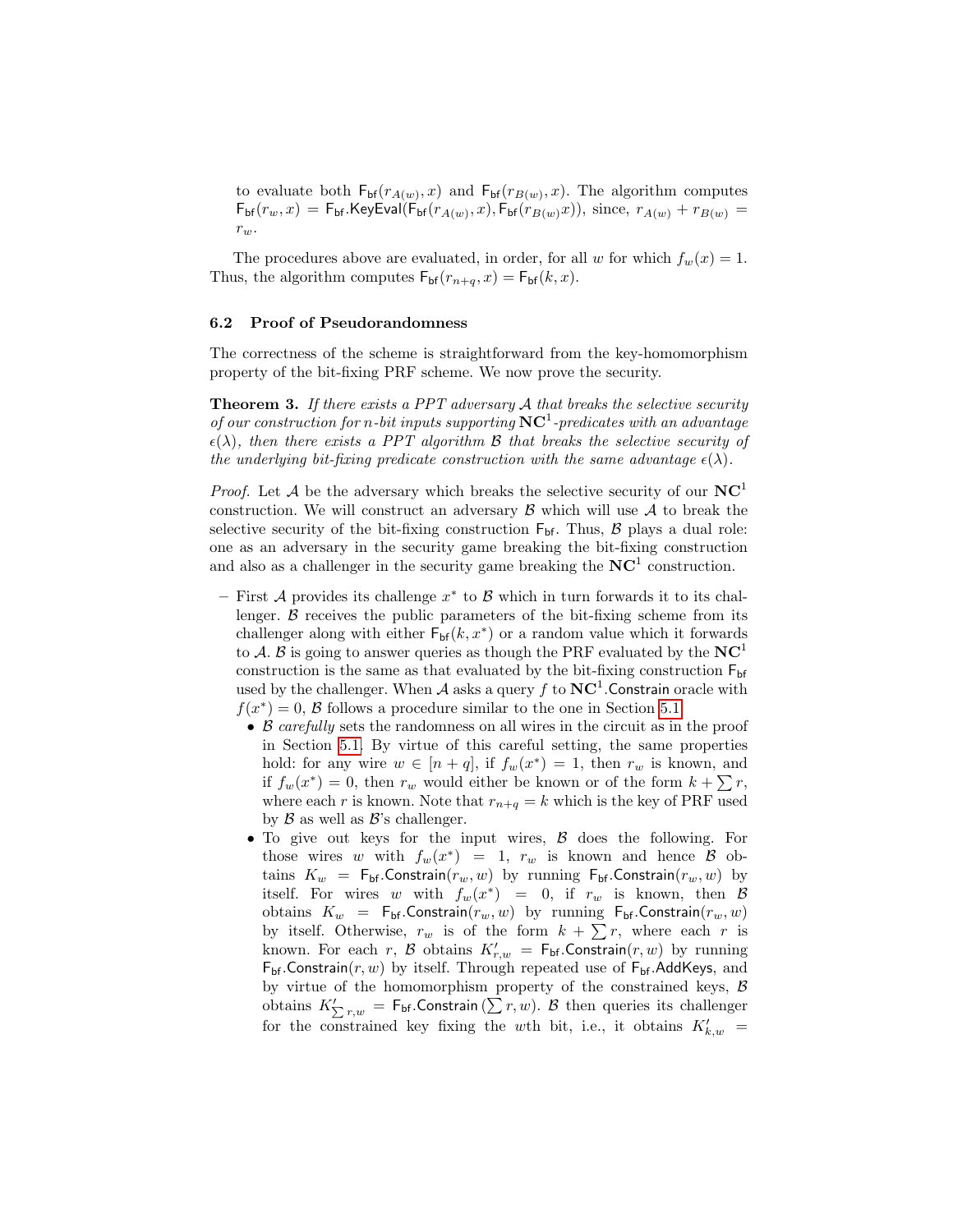$F_{\text{bf}}$ . Constrain $(k, w)$  by querying its challenger. Finally, through the use of  $\mathsf{F}_{\sf bf}$ .AddKeys $\left(K_{k,w}',K_{\sum r,w}'\right)$ ,  ${\mathcal{B}}$  obtains  $K_w=\mathsf{F}_{\sf bf}.$ Constrain  $(r_w,w).$ 

- When answering  $\mathcal{A}$ 's queries to  $NC<sup>1</sup>$ . Constrain, it is important to note that B does not query for any predicate that allows it to evaluate  $F(k, x^*)$ by itself. We achieve this because all queries by  $\beta$  to the challenger,  $F_{\text{bf}}$ . Constrain $(k, w)$ , fix the wth bit to 1, while if the query were made,  $f_w(x^*) = 0$ , i.e., the wth bit of  $x^*$  is 0.
- When  $A$  outputs a bit  $b'$ ,  $B$  outputs the same.

In the above game, if A breaks the selective security of the  $NC<sup>1</sup>$  construction with an advantage of  $\epsilon(\lambda)$  then  $\beta$  breaks the underlying bit-fixing construction with the same advantage.

# References

- <span id="page-25-5"></span>BFP<sup>+</sup>15. Abhishek Banerjee, Georg Fuchsbauer, Chris Peikert, Krzysztof Pietrzak, and Sophie Stevens. Key-homomorphic constrained pseudorandom functions. In TCC, pages 31–60, 2015.
- <span id="page-25-1"></span>BGI14. Elette Boyle, Shafi Goldwasser, and Ioana Ivan. Functional Signatures and Pseudorandom Functions. In Public Key Cryptography, pages 501– 519, 2014.
- <span id="page-25-4"></span>BV15. Zvika Brakerski and Vinod Vaikuntanathan. Constrained keyhomomorphic prfs from standard lattice assumptions - or: How to secretly embed a circuit in your PRF. In  $TCC(II)$ , pages 1–30, 2015.
- <span id="page-25-0"></span>BW13. Dan Boneh and Brent Waters. Constrained Pseudorandom Functions and Their Applications. In ASIACRYPT (2), pages 280–300, 2013.
- <span id="page-25-7"></span>CHL<sup>+</sup>15. Jung Hee Cheon, Kyoohyung Han, Changmin Lee, Hansol Ryu, and Damien Stehlé. Cryptanalysis of the multilinear map over the integers. In EUROCRYPT I, pages 3–12, 2015.
- <span id="page-25-9"></span>CLR15. Jung Hee Cheon, Changmin Lee, and Hansol Ryu. Cryptanalysis of the new clt multilinear maps. Cryptology ePrint Archive, Report 2015/934, 2015.
- <span id="page-25-6"></span>CLT13. Jean-Sébastien Coron, Tancrède Lepoint, and Mehdi Tibouchi. Practical multilinear maps over the integers. In CRYPTO I, pages 476–493, 2013.
- <span id="page-25-8"></span>CLT15. Jean-Sébastien Coron, Tancrède Lepoint, and Mehdi Tibouchi. New multilinear maps over the integers. In CRYPTO I, pages 267–286, 2015.
- <span id="page-25-2"></span>CRV14. Nishanth Chandran, Srinivasan Raghuraman, and Dhinakaran Vinayagamurthy. Constrained pseudorandom functions: Verifiable and delegatable. IACR Cryptology ePrint Archive, 2014:522, 2014.
- <span id="page-25-10"></span>CRV15. Nishanth Chandran, Srinivasan Raghuraman, and Dhinakaran Vinayagamurthy. Reducing depth in constrained prfs: From bit-fixing to  $NC<sup>1</sup>$ . IACR Cryptology ePrint Archive, 2015:829, 2015.
- <span id="page-25-3"></span>FKPR14. Georg Fuchsbauer, Momchil Konstantinov, Krzysztof Pietrzak, and Vanishree Rao. Adaptive security of constrained prfs. In Advances in Cryptology - ASIACRYPT 2014 - 20th International Conference on the Theory and Application of Cryptology and Information Security, Kaoshiung, Taiwan, R.O.C., December 7-11, 2014, Proceedings, Part II, pages 82–101, 2014.